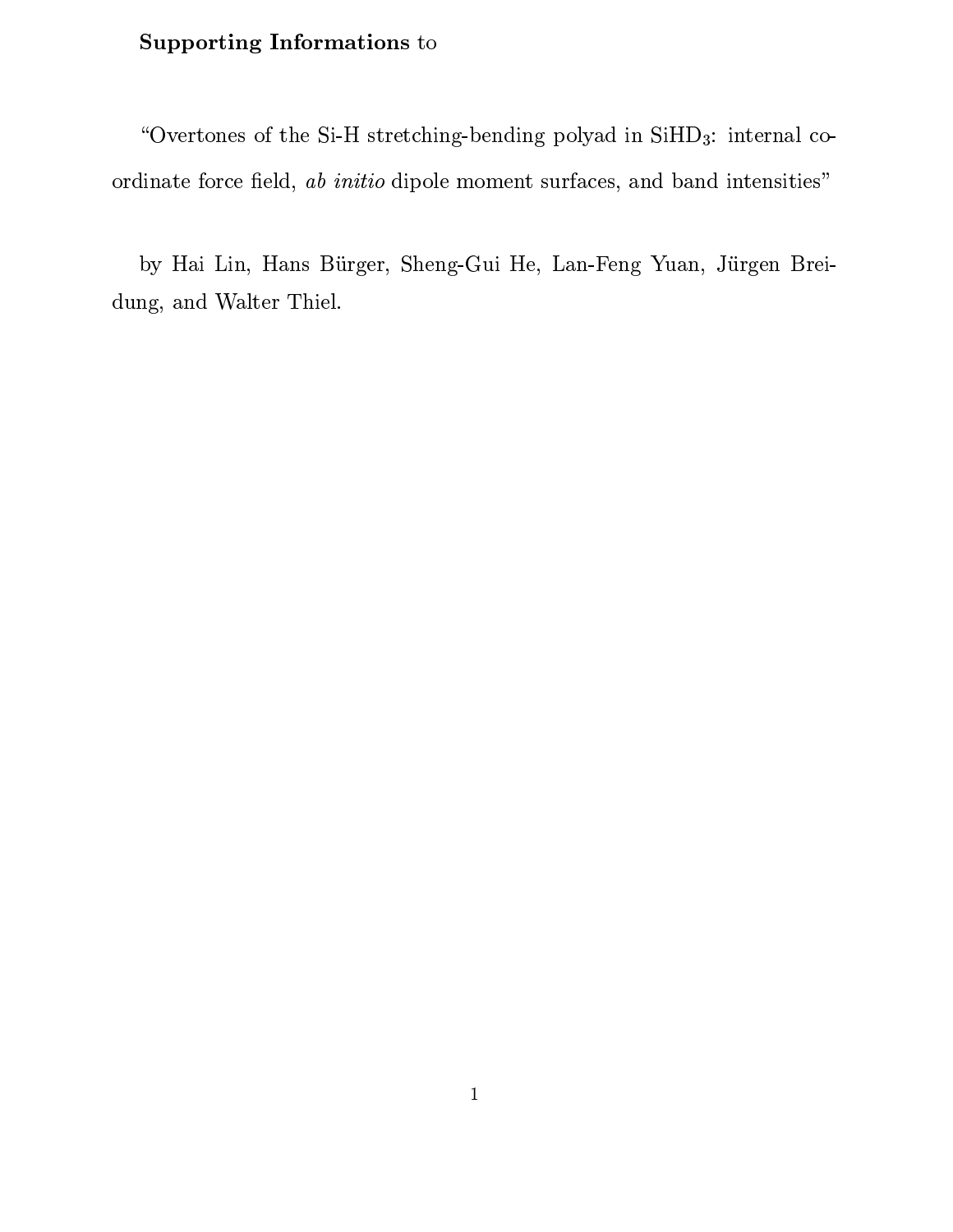## TABLES

| $\langle v+1, l+1   \theta_+ + \theta_-   v, l \rangle = \frac{1}{2} a_0^{-\frac{1}{2}} [2(v+l+2)]^{\frac{1}{2}}$                             |
|-----------------------------------------------------------------------------------------------------------------------------------------------|
| $\langle v+1, l-1   \theta_+ + \theta_-   v, l \rangle = \frac{1}{2} a_0^{-\frac{1}{2}} [2(v-l+2)]^{\frac{1}{2}}$                             |
| $\langle v+1, l+1   \theta_+ - \theta_-   v, l \rangle = \frac{1}{2} a_0^{-\frac{1}{2}} [2(v+l+2)]^{\frac{1}{2}}$                             |
| $\langle v+1, l-1 \theta_+ - \theta_- v, l\rangle = -\frac{1}{2}a_0^{-\frac{1}{2}}[2(v-l+2)]^{\frac{1}{2}}$                                   |
| $\langle v+2, l+2 \theta_+^2+\theta_-^2 v, l\rangle = \frac{1}{2}a^{-1}[(v+l+4)(v+l+2)]^{\frac{1}{2}}$                                        |
| $\langle v+2, l-2 \theta_+^2+\theta_-^2 v, l\rangle = \frac{1}{2}a^{-1}[(v-l+4)(v-l+2)]^{\frac{1}{2}}$                                        |
| $\langle v, l+2 \theta_+^2+\theta_-^2 v, l\rangle=a_0^{-1}[(v+l+2)(v-l)]^{\frac{1}{2}}$                                                       |
| $\langle v+2, l+2 \theta^2_+-\theta^2_- v, l\rangle = \frac{1}{2}a^{-1}[(v+l+4)(v+l+2)]^{\frac{1}{2}}$                                        |
| $\langle v+2, l-2 \theta_+^2-\theta_-^2 v, l\rangle = -\frac{1}{2}a^{-1}[(v-l+4)(v-l+2)]^{\frac{1}{2}}$                                       |
| $\langle v, l+2 \theta^2_+ - \theta^2_- v, l\rangle = a^{-1}_{\theta}[(v+l+2)(v-l)]^{\frac{1}{2}}$                                            |
| $\langle v+3, l+1 \theta^2(\theta_++\theta_-) v, l\rangle = \frac{1}{4}a_0^{-\frac{3}{2}}[2(v+l+4)(v+l+2)(v-l+2)]^{\frac{1}{2}}$              |
| $\langle v+3, l-1 \theta^2(\theta_++\theta_-) v, l\rangle = \frac{1}{4}a_0^{-\frac{3}{2}}[2(v-l+4)(v-l+2)(v+l+2)]^{\frac{1}{2}}$              |
| $\langle v+1, l+1 \theta^2(\theta_+ + \theta_-) v, l\rangle = \frac{1}{4}a_0^{-\frac{3}{2}}(3v-l+4)[2(v+l+2)]^{\frac{1}{2}}$                  |
| $\langle v+1, l-1 \theta^2(\theta_+ + \theta_-) v, l\rangle = \frac{1}{4}a_0^{-\frac{3}{2}}(3v+l+4)[2(v-l+2)]^{\frac{1}{2}}$                  |
| $\langle v+3, l+1 \theta^2(\theta_+-\theta_-) v, l\rangle = \frac{1}{4}a_0^{-\frac{3}{2}}[2(v+l+4)(v+l+2)(v-l+2)]^{\frac{1}{2}}$              |
| $\langle v+3, l-1 \theta^2(\theta_+-\theta_-) v,l\rangle=-\frac{1}{4}a_\theta^{-\frac{3}{2}}[2(v-l+4)(v-l+2)(v+l+2)]^{\frac{1}{2}}$           |
| $\langle v+1, l+1 \theta^2(\theta_+-\theta_-) v, l\rangle = \frac{1}{4}a_0^{-\frac{3}{2}}(3v-l+4)[2(v+l+2)]^{\frac{1}{2}}$                    |
| $\langle v+1, l-1   \theta^2(\theta_+ - \theta_-)   v, l \rangle = -\frac{1}{4} a_0^{-\frac{3}{2}} (3v + l + 4) [2(v - l + 2)]^{\frac{1}{2}}$ |
| ${}^{b} \langle v_1, l_1   A^+ + A^-   v_2, l_2 \rangle = \langle v_2, l_2   A^+ + A^-   v_1, l_1 \rangle$                                    |
| ${}^{b} \langle v_1, l_1   A^+ - A^-   v_2, l_2 \rangle = - \langle v_2, l_2   A^+ - A^-   v_1, l_1 \rangle$                                  |

TABLE I. Matrix elements for the dipole moment operators of  $M_x$  and  $M_y^a$ .

 $a_a a_\theta = (F_{\theta\theta}/g_{\theta\theta}^a)^{\frac{1}{2}}/\hbar$ ,  $|v,l\rangle$  is the eigenstate of a two-dimensional isotropic harmonic oscillator, with the vibrational quantum number  $v$  and vibrational angular momentum quantum number  $l$ .

 $A = \sigma_{\pm}, \sigma_{+}, \text{ and } \sigma \sigma_{\pm}.$  $\sigma_{\pm}$ .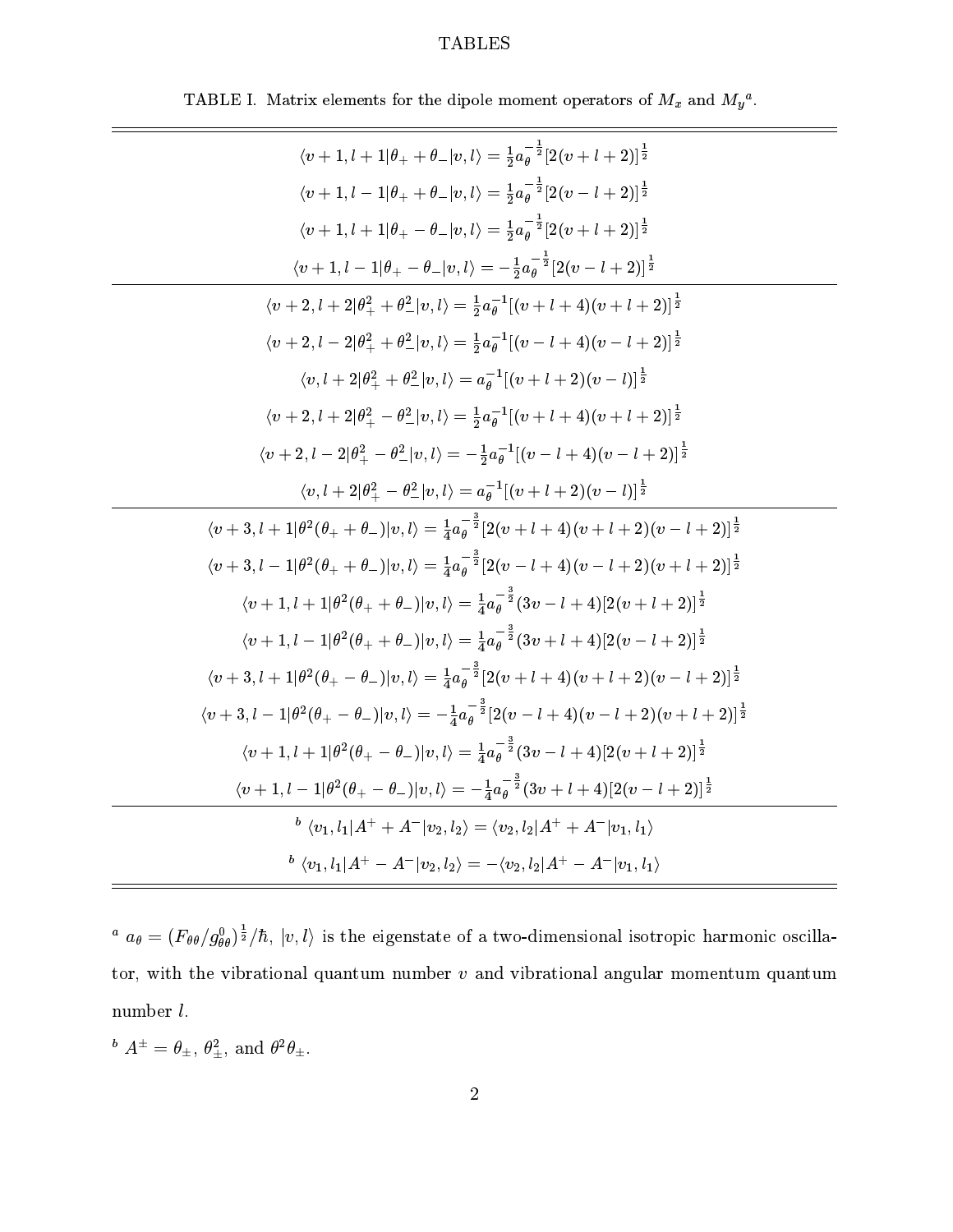| $r~({\rm \AA})$ | $M_z$ (D)    | $r(\text{\AA})$  | $M_z$ (D)   |
|-----------------|--------------|------------------|-------------|
| $-0.60$         | $0.51390\,$  | $\textbf{-0.55}$ | $0.50246\,$ |
| $-0.50$         | 0.48247      | $\mbox{-}0.45$   | 0.45530     |
| $-0.40$         | $0.42\,194$  | $\mbox{-}0.35$   | 0.38312     |
| $\hbox{-}0.30$  | ${ 0.33944}$ | $-0.25$          | 0.29143     |
| $-0.20$         | $0.23952\,$  | $-0.15$          | 0.18408     |
| $-0.10$         | $0.12544\,$  | $\hbox{-}0.05$   | 0.06388     |
| $0.00\,$        | 0.00000      | $0.05\,$         | $-0.06679$  |
| $0.10\,$        | $-0.13525$   | $0.15\,$         | $-0.20531$  |
| $0.20\,$        | $-0.27656$   | $0.25\,$         | $-0.34858$  |
| $0.30\,$        | $-0.42089$   | $0.35\,$         | $-0.49299$  |
| $0.40\,$        | $-0.56435$   | $0.45\,$         | $-0.63441$  |
| $0.50\,$        | $-0.70258$   | $0.55\,$         | $-0.76825$  |
| $0.60\,$        | $-0.83080$   | $0.65\,$         | $-0.88960$  |
| $0.70\,$        | $-0.94402$   | $0.75\,$         | $-0.99341$  |
| $0.80\,$        | $-1.03723$   | $0.85\,$         | $-1.07490$  |

TABLE II. One-dimensional dipole moment surface data points of SiHD3 calculated at the  $\text{CCSD(T)/cc-pVQZ}$  level.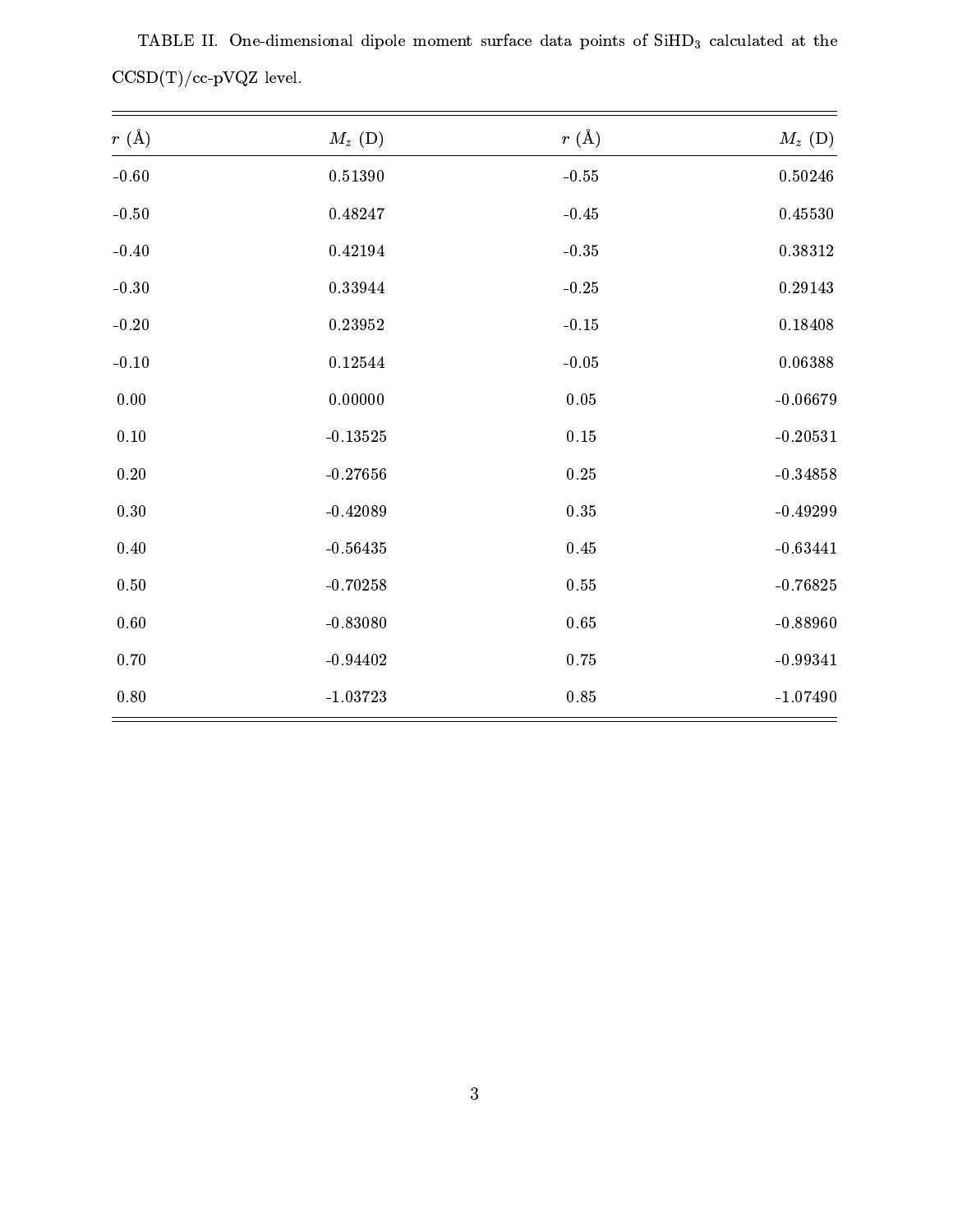| $R(\AA)$ | $\phi_1(\deg)$ | $\phi_2$ (deg) | $\phi_3$ (deg) | $M_x$ (D)             | $M_z~({\rm D})$ |
|----------|----------------|----------------|----------------|-----------------------|-----------------|
| 1.0798   | 101.4712       | 101.4712       | 124.5866       | $\ldots^b$            | 0.46921         |
| 1.0798   | 103.4712       | 101.4712       | 122.7613       | $-0.15086$            | 0.45880         |
| 1.0798   | 105.4712       | 101.4712       | 120.9027       | $-0.10053$            | 0.45013         |
| 1.0798   | 107.4712       | 101.4712       | 119.0116       | $-0.04938$            | 0.44329         |
| 1.0798   | 109.4712       | 101.4712       | 117.0886       | 0.00244               | 0.43838         |
| 1.0798   | 111.4712       | 101.4712       | 115.1340       | 0.05476               | 0.43545         |
| 1.0798   | 113.4712       | 101.4712       | 113.1474       | 0.10743               | 0.43458         |
| 1.0798   | 115.4712       | 101.4712       | 111.1284       | 0.16031               | 0.43581         |
| 1.0798   | 117.4712       | 101.4712       | 109.0759       | 0.21325               | 0.43920         |
| 1.0798   | 103.4712       | 103.4712       | 120.9388       | $\ldots$ <sup>b</sup> | 0.44917         |
| 1.0798   | 105.4712       | 103.4712       | 119.0798       | $-0.10204$            | 0.44133         |
| 1.0798   | 107.4712       | 103.4712       | 117.1851       | $-0.05068$            | 0.43535         |
| 1.0798   | 109.4712       | 103.4712       | 115.2549       | 0.00134               | 0.43133         |
| 1.0798   | 111.4712       | 103.4712       | 113.2893       | 0.05386               | 0.42933         |
| 1.0798   | 113.4712       | 103.4712       | 111.2876       | 0.10673               | 0.42943         |
| 1.0798   | 115.4712       | 103.4712       | 109.2489       | 0.15980               | 0.43168         |
| 1.0798   | 117.4712       | 103.4712       | 107.1716       | 0.21291               | 0.43612         |
| 1.0798   | 105.4712       | 105.4712       | 117.2173       | $\ldots^b$            | 0.43434         |
| 1.0798   | 107.4712       | 105.4712       | 115.3154       | $-0.05171$            | 0.42926         |
| 1.0798   | 109.4712       | 105.4712       | 113.3744       | 0.00052               | 0.42617         |
| 1.0798   | 111.4712       | 105.4712       | 111.3937       | 0.05324               | 0.42515         |
| 1.0798   | 113.4712       | 105.4712       | 109.3724       | 0.10629               | 0.42627         |
| 1.0798   | 115.4712       | 105.4712       | 107.3089       | 0.15953               | 0.42960         |
| 1.0798   | 117.4712       | 105.4712       | 105.2010       | 0.21280               | 0.43517         |

TABLE III. The  $M_x$  and  $M_z$  components of three-dimensional dipole moment surface of SiHD<sub>3</sub> calculated at the  $\text{CCSD(T)/cc-pVQZ}$  level<br>".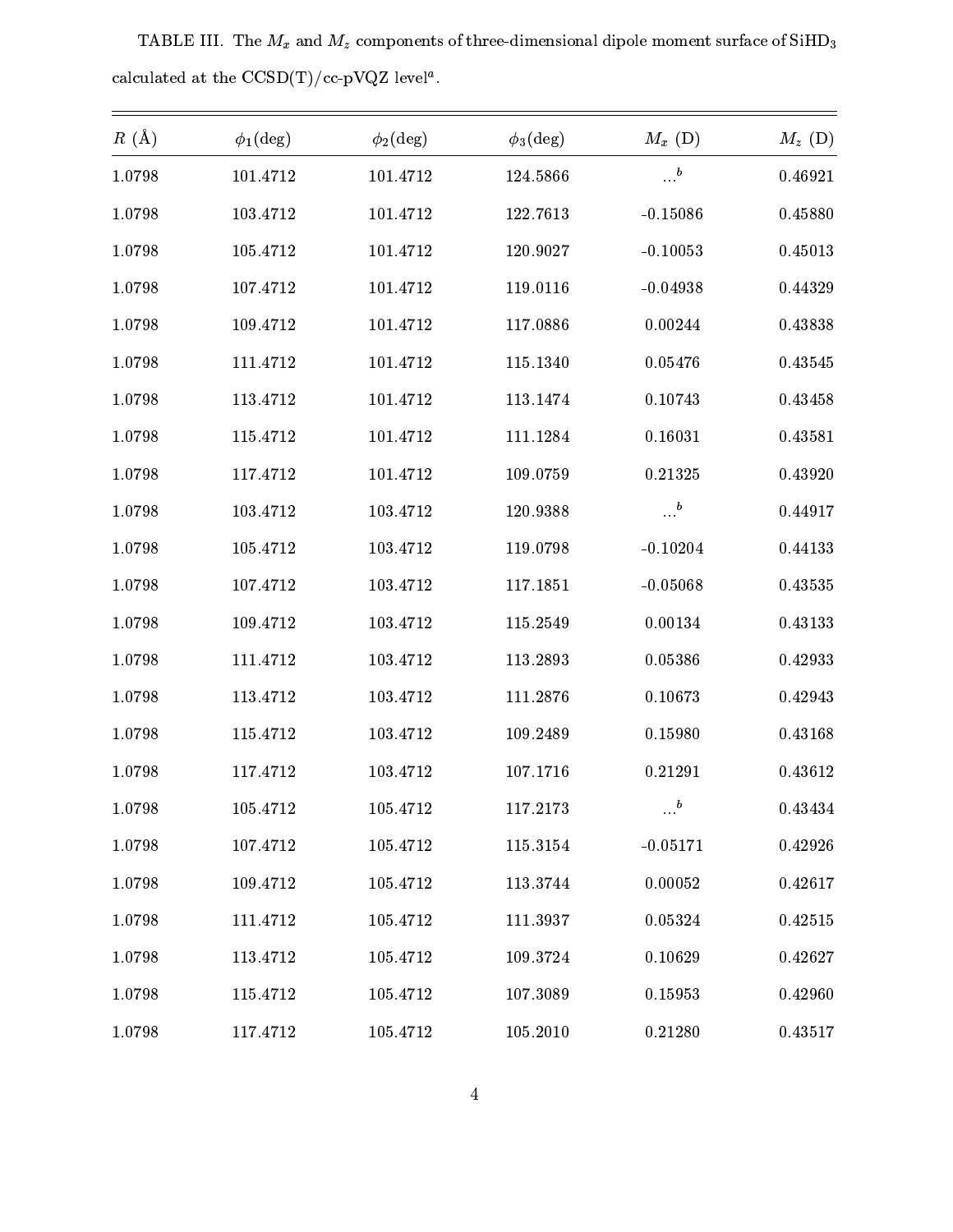| 1.0798 | 107.4712 | 107.4712 | 113.4028 | $\ldots$ <sup>b</sup>            | 0.42511 |
|--------|----------|----------|----------|----------------------------------|---------|
| 1.0798 | 109.4712 | 107.4712 | 111.4468 | 0.00000                          | 0.42301 |
| 1.0798 | 111.4712 | 107.4712 | 109.4465 | 0.05291                          | 0.42302 |
| 1.0798 | 113.4712 | 107.4712 | 107.4004 | 0.10614                          | 0.42523 |
| 1.0798 | 115.4712 | 107.4712 | 105.3063 | 0.15954                          | 0.42969 |
| 1.0798 | 117.4712 | 107.4712 | 103.1610 | 0.21295                          | 0.43646 |
| 1.0798 | 109.4712 | 109.4712 | 109.4712 | 0.00000                          | 0.42193 |
| 1.0798 | 111.4712 | 109.4712 | 107.4462 | 0.05291                          | 0.42303 |
| 1.0798 | 113.4712 | 109.4712 | 105.3695 | 0.10631                          | 0.42638 |
| 1.0798 | 115.4712 | 109.4712 | 103.2380 | 0.15984                          | 0.43206 |
| 1.0798 | 117.4712 | 109.4712 | 101.0473 | 0.21336                          | 0.44011 |
| 1.0798 | 111.4712 | 111.4712 | 105.3905 | $\ldots$ <sup>b</sup>            | 0.42528 |
| 1.0798 | 113.4712 | 111.4712 | 103.2764 | 0.10679                          | 0.42985 |
| 1.0798 | 115.4712 | 111.4712 | 101.0995 | 0.16044                          | 0.43680 |
| 1.0798 | 117.4712 | 111.4712 | 98.8540  | 0.21401                          | 0.44620 |
| 1.0798 | 113.4712 | 113.4712 | 101.1169 | $\cdots$ <sup>b</sup>            | 0.43569 |
| 1.0798 | 115.4712 | 113.4712 | 98.8850  | 0.16130                          | 0.44400 |
| 1.0798 | 117.4712 | 113.4712 | 96.5730  | 0.21488                          | 0.45484 |
| 1.0798 | 115.4712 | 115.4712 | 96.5866  | $\ldots$ <sup>b</sup>            | 0.45375 |
| 1.0798 | 117.4712 | 115.4712 | 94.1935  | 0.21589                          | 0.46610 |
| 1.0798 | 117.4712 | 117.4712 | 91.7008  | $\ldots$ <sup>b</sup>            | 0.48006 |
| 1.1798 | 101.4712 | 101.4712 | 124.5866 | $\cdot \cdot \cdot$ <sup>b</sup> | 0.38658 |
| 1.1798 | 103.4712 | 101.4712 | 122.7613 | $-0.15028$                       | 0.37621 |
| 1.1798 | 105.4712 | 101.4712 | 120.9027 | $-0.10009$                       | 0.36759 |
| 1.1798 | 107.4712 | 101.4712 | 119.0116 | $-0.04909$                       | 0.36080 |
| 1.1798 | 109.4712 | 101.4712 | 117.0886 | 0.00257                          | 0.35591 |
| 1.1798 | 111.4712 | 101.4712 | 115.1340 | 0.05472                          | 0.35301 |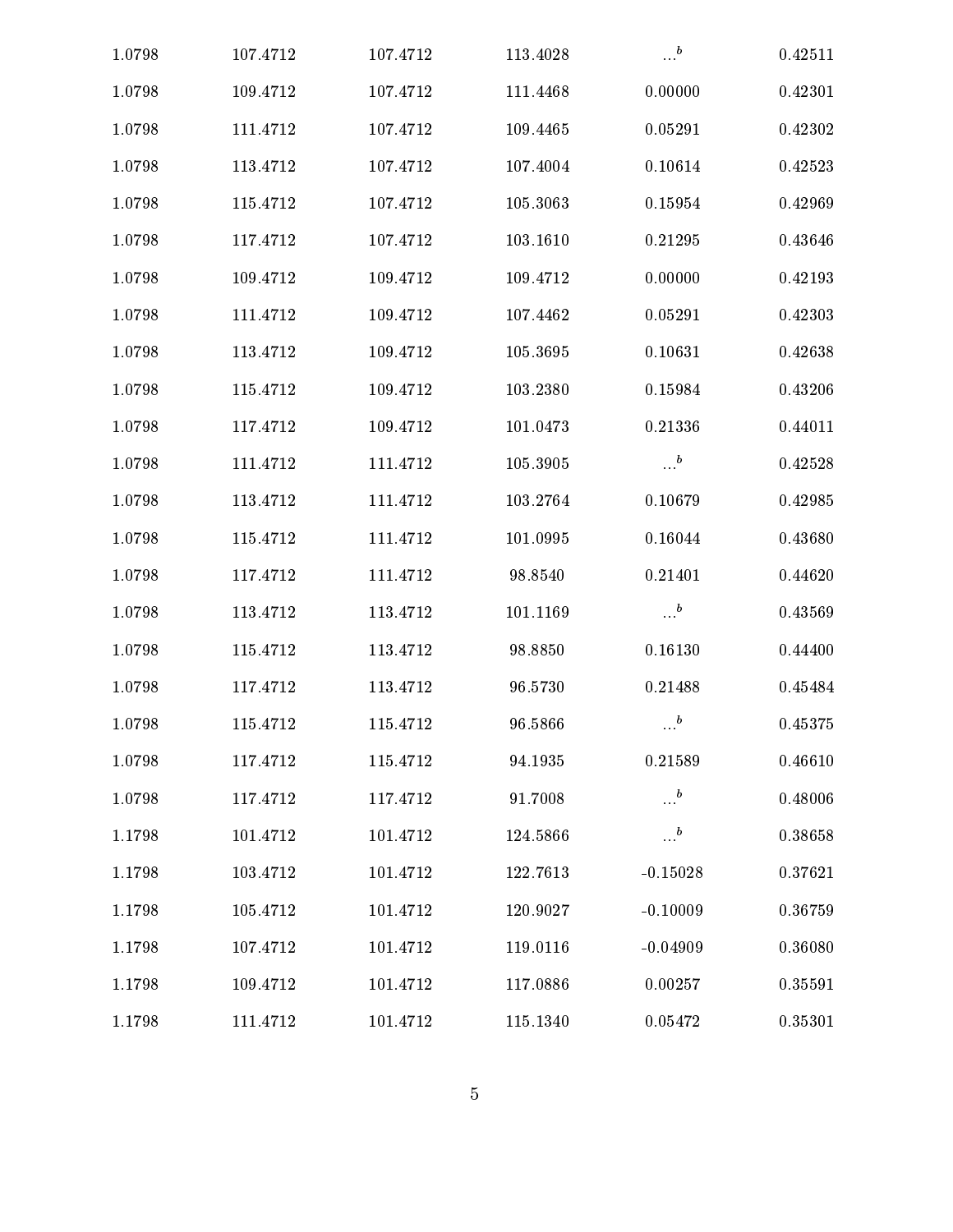| 1.1798     | 113.4712 | 101.4712 | 113.1474 | 0.10721               | 0.35214      |  |
|------------|----------|----------|----------|-----------------------|--------------|--|
| 1.1798     | 115.4712 | 101.4712 | 111.1284 | 0.15990               | 0.35336      |  |
| 1.1798     | 117.4712 | 101.4712 | 109.0759 | 0.21263               | 0.35673      |  |
| 1.1798     | 103.4712 | 103.4712 | 120.9388 | $\ldots$ <sup>b</sup> | 0.36662      |  |
| 1.1798     | 105.4712 | 103.4712 | 119.0798 | $-0.10168$            | 0.35881      |  |
| 1.1798     | 107.4712 | 103.4712 | 117.1851 | $-0.05046$            | 0.35285      |  |
| 1.1798     | 109.4712 | 103.4712 | 115.2549 | 0.00141               | 0.34885      |  |
| 1.1798     | 111.4712 | 103.4712 | 113.2893 | 0.05377               | 0.34686      |  |
| 1.1798     | 113.4712 | 103.4712 | 111.2876 | 0.10647               | 0.34696      |  |
| 1.1798     | 115.4712 | 103.4712 | 109.2489 | 0.15935               | 0.34920      |  |
| 1.1798     | 117.4712 | 103.4712 | 107.1716 | 0.21227               | 0.35362      |  |
| 1.1798     | 105.4712 | 105.4712 | 117.2173 | $\ldots^b$            | 0.35183      |  |
| 1.1798     | 107.4712 | 105.4712 | 115.3154 | $-0.05155$            | 0.34676      |  |
| 1.1798     | 109.4712 | 105.4712 | 113.3744 | 0.00054               | 0.34368      |  |
| 1.1798     | 111.4712 | 105.4712 | 111.3937 | 0.05311               | 0.34267      |  |
| 1.1798     | 113.4712 | 105.4712 | 109.3724 | 0.10600               | 0.34379      |  |
| 1.1798     | 115.4712 | 105.4712 | 107.3089 | 0.15907               | 0.34710      |  |
| 1.1798     | 117.4712 | 105.4712 | 105.2010 | 0.21215               | 0.35266      |  |
| 1.1798     | 107.4712 | 107.4712 | 113.4028 | $\cdots$ <sup>b</sup> | ${ 0.34262}$ |  |
| 1.1798     | 109.4712 | 107.4712 | 111.4468 | 0.00000               | 0.34051      |  |
| 1.1798     | 111.4712 | 107.4712 | 109.4465 | 0.05277               | 0.34053      |  |
| 1.1798     | 113.4712 | 107.4712 | 107.4004 | 0.10585               | 0.34273      |  |
| $1.1798\,$ | 115.4712 | 107.4712 | 105.3063 | 0.15908               | 0.34719      |  |
| 1.1798     | 117.4712 | 107.4712 | 103.1610 | 0.21231               | 0.35397      |  |
| 1.1798     | 109.4712 | 109.4712 | 109.4712 | 0.00000               | 0.33944      |  |
| 1.1798     | 111.4712 | 109.4712 | 107.4462 | 0.05277               | 0.34054      |  |
| 1.1798     | 113.4712 | 109.4712 | 105.3695 | 0.10602               | 0.34390      |  |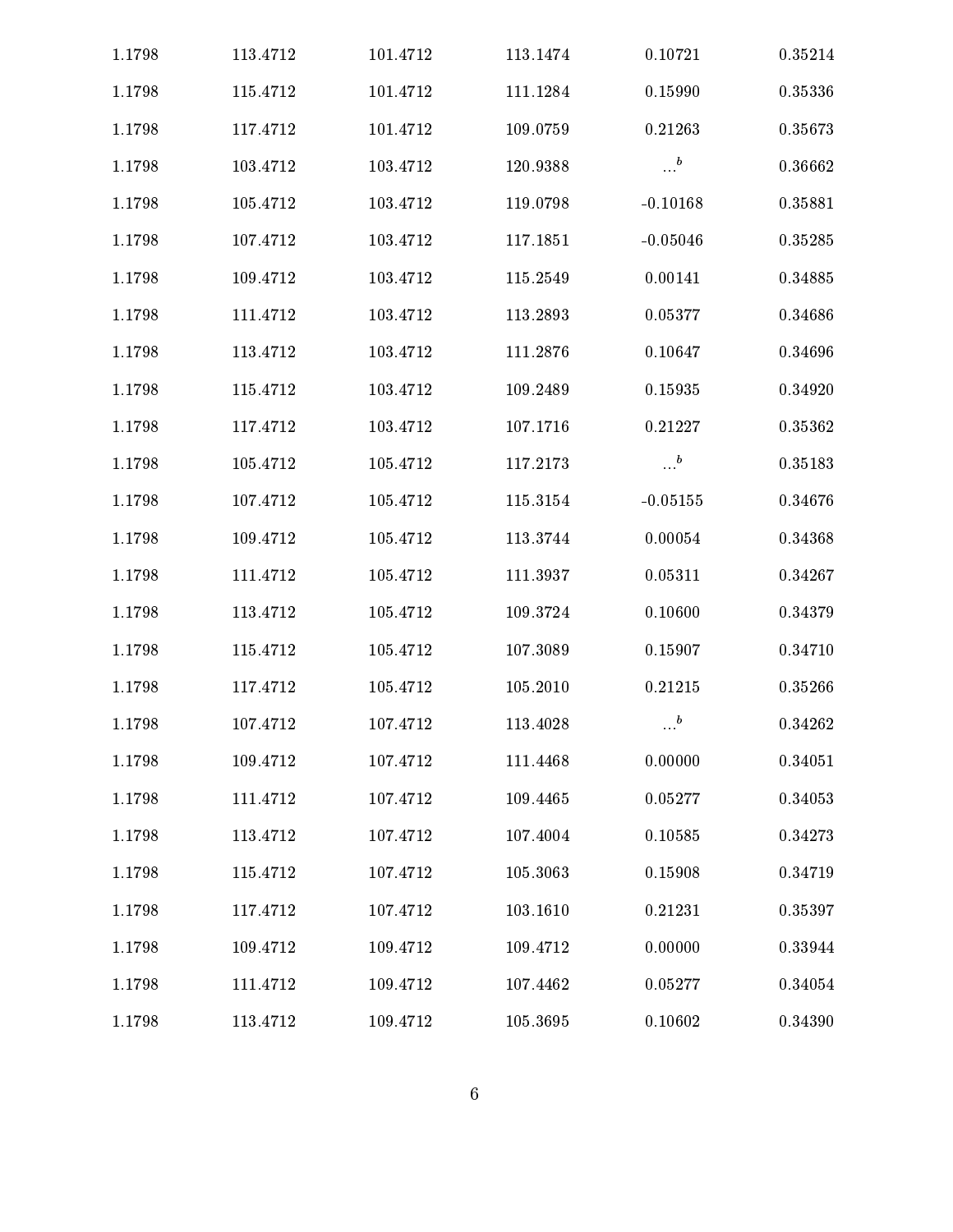| 1.1798 | 115.4712 | 109.4712 | 103.2380 | 0.15940               | 0.34958 |
|--------|----------|----------|----------|-----------------------|---------|
| 1.1798 | 117.4712 | 109.4712 | 101.0473 | 0.21274               | 0.35765 |
| 1.1798 | 111.4712 | 111.4712 | 105.3905 | $\cdots$ <sup>b</sup> | 0.34280 |
| 1.1798 | 113.4712 | 111.4712 | 103.2764 | 0.10653               | 0.34738 |
| 1.1798 | 115.4712 | 111.4712 | 101.0995 | 0.16003               | 0.35436 |
| 1.1798 | 117.4712 | 111.4712 | 98.8540  | 0.21344               | 0.36380 |
| 1.1798 | 113.4712 | 113.4712 | 101.1169 | $\cdots$ <sup>b</sup> | 0.35326 |
| 1.1798 | 115.4712 | 113.4712 | 98.8850  | 0.16094               | 0.36162 |
| 1.1798 | 117.4712 | 113.4712 | 96.5730  | 0.21437               | 0.37254 |
| 1.1798 | 115.4712 | 115.4712 | 96.5866  | $\ldots$ <sup>b</sup> | 0.37145 |
| 1.1798 | 117.4712 | 115.4712 | 94.1935  | 0.21545               | 0.38393 |
| 1.1798 | 117.4712 | 117.4712 | 91.7008  | $\ldots^b$            | 0.39807 |
| 1.2798 | 101.4712 | 101.4712 | 124.5866 | $\ldots^b$            | 0.28681 |
| 1.2798 | 103.4712 | 101.4712 | 122.7613 | $-0.15018$            | 0.27644 |
| 1.2798 | 105.4712 | 101.4712 | 120.9027 | $-0.09996$            | 0.26781 |
| 1.2798 | 107.4712 | 101.4712 | 119.0116 | $-0.04893$            | 0.26102 |
| 1.2798 | 109.4712 | 101.4712 | 117.0886 | 0.00274               | 0.25614 |
| 1.2798 | 111.4712 | 101.4712 | 115.1340 | 0.05489               | 0.25324 |
| 1.2798 | 113.4712 | 101.4712 | 113.1474 | 0.10736               | 0.25237 |
| 1.2798 | 115.4712 | 101.4712 | 111.1284 | 0.16002               | 0.25359 |
| 1.2798 | 117.4712 | 101.4712 | 109.0759 | 0.21272               | 0.25695 |
| 1.2798 | 103.4712 | 103.4712 | 120.9388 | $\ldots^b$            | 0.26681 |
| 1.2798 | 105.4712 | 103.4712 | 119.0798 | $-0.10165$            | 0.25898 |
| 1.2798 | 107.4712 | 103.4712 | 117.1851 | $-0.05039$            | 0.25302 |
| 1.2798 | 109.4712 | 103.4712 | 115.2549 | 0.00150               | 0.24901 |
| 1.2798 | 111.4712 | 103.4712 | 113.2893 | 0.05387               | 0.24702 |
| 1.2798 | 113.4712 | 103.4712 | 111.2876 | 0.10657               | 0.24712 |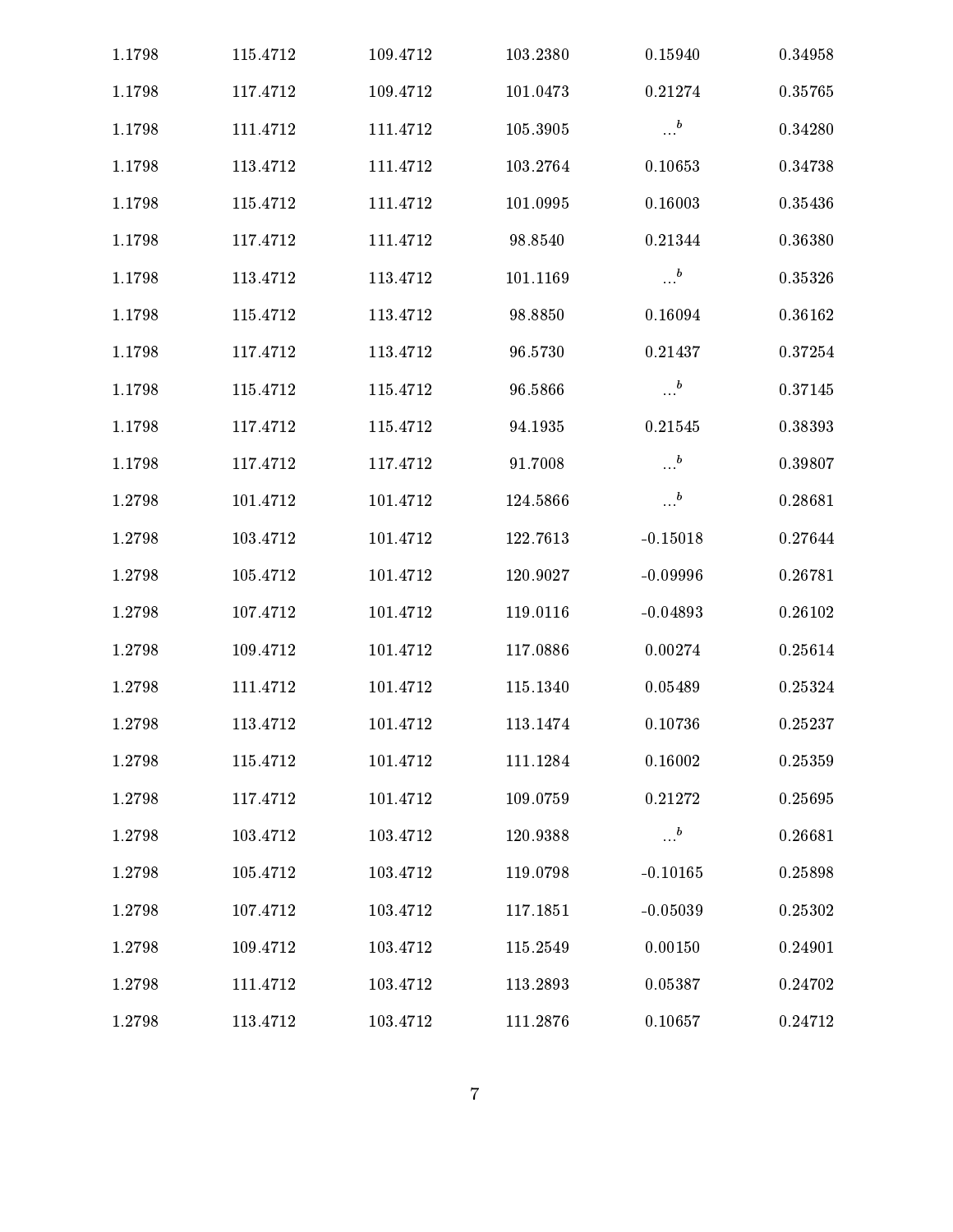| 1.2798 | 115.4712 | 103.4712 | 109.2489 | 0.15944               | 0.24935 |  |
|--------|----------|----------|----------|-----------------------|---------|--|
| 1.2798 | 117.4712 | 103.4712 | 107.1716 | 0.21233               | 0.25379 |  |
| 1.2798 | 105.4712 | 105.4712 | 117.2173 | $\ldots$ <sup>b</sup> | 0.25197 |  |
| 1.2798 | 107.4712 | 105.4712 | 115.3154 | $-0.05154$            | 0.24688 |  |
| 1.2798 | 109.4712 | 105.4712 | 113.3744 | 0.00058               | 0.24379 |  |
| 1.2798 | 111.4712 | 105.4712 | 111.3937 | 0.05317               | 0.24277 |  |
| 1.2798 | 113.4712 | 105.4712 | 109.3724 | 0.10607               | 0.24390 |  |
| 1.2798 | 115.4712 | 105.4712 | 107.3089 | 0.15914               | 0.24722 |  |
| 1.2798 | 117.4712 | 105.4712 | 105.2010 | 0.21220               | 0.25281 |  |
| 1.2798 | 107.4712 | 107.4712 | 113.4028 | $\ldots$ <sup>b</sup> | 0.24272 |  |
| 1.2798 | 109.4712 | 107.4712 | 111.4468 | 0.00000               | 0.24060 |  |
| 1.2798 | 111.4712 | 107.4712 | 109.4465 | 0.05280               | 0.24061 |  |
| 1.2798 | 113.4712 | 107.4712 | 107.4004 | 0.10590               | 0.24283 |  |
| 1.2798 | 115.4712 | 107.4712 | 105.3063 | 0.15915               | 0.24732 |  |
| 1.2798 | 117.4712 | 107.4712 | 103.1610 | 0.21237               | 0.25414 |  |
| 1.2798 | 109.4712 | 109.4712 | 109.4712 | 0.00000               | 0.23951 |  |
| 1.2798 | 111.4712 | 109.4712 | 107.4462 | 0.05281               | 0.24063 |  |
| 1.2798 | 113.4712 | 109.4712 | 105.3695 | 0.10609               | 0.24401 |  |
| 1.2798 | 115.4712 | 109.4712 | 103.2380 | 0.15949               | 0.24974 |  |
| 1.2798 | 117.4712 | 109.4712 | 101.0473 | 0.21284               | 0.25789 |  |
| 1.2798 | 111.4712 | 111.4712 | 105.3905 | $\ldots^b$            | 0.24291 |  |
| 1.2798 | 113.4712 | 111.4712 | 103.2764 | 0.10663               | 0.24754 |  |
| 1.2798 | 115.4712 | 111.4712 | 101.0995 | 0.16016               | 0.25461 |  |
| 1.2798 | 117.4712 | 111.4712 | 98.8540  | 0.21359               | 0.26418 |  |
| 1.2798 | 113.4712 | 113.4712 | 101.1169 | $\ldots$ <sup>b</sup> | 0.25351 |  |
| 1.2798 | 115.4712 | 113.4712 | 98.8850  | 0.16115               | 0.26200 |  |
| 1.2798 | 117.4712 | 113.4712 | 96.5730  | 0.21460               | 0.27311 |  |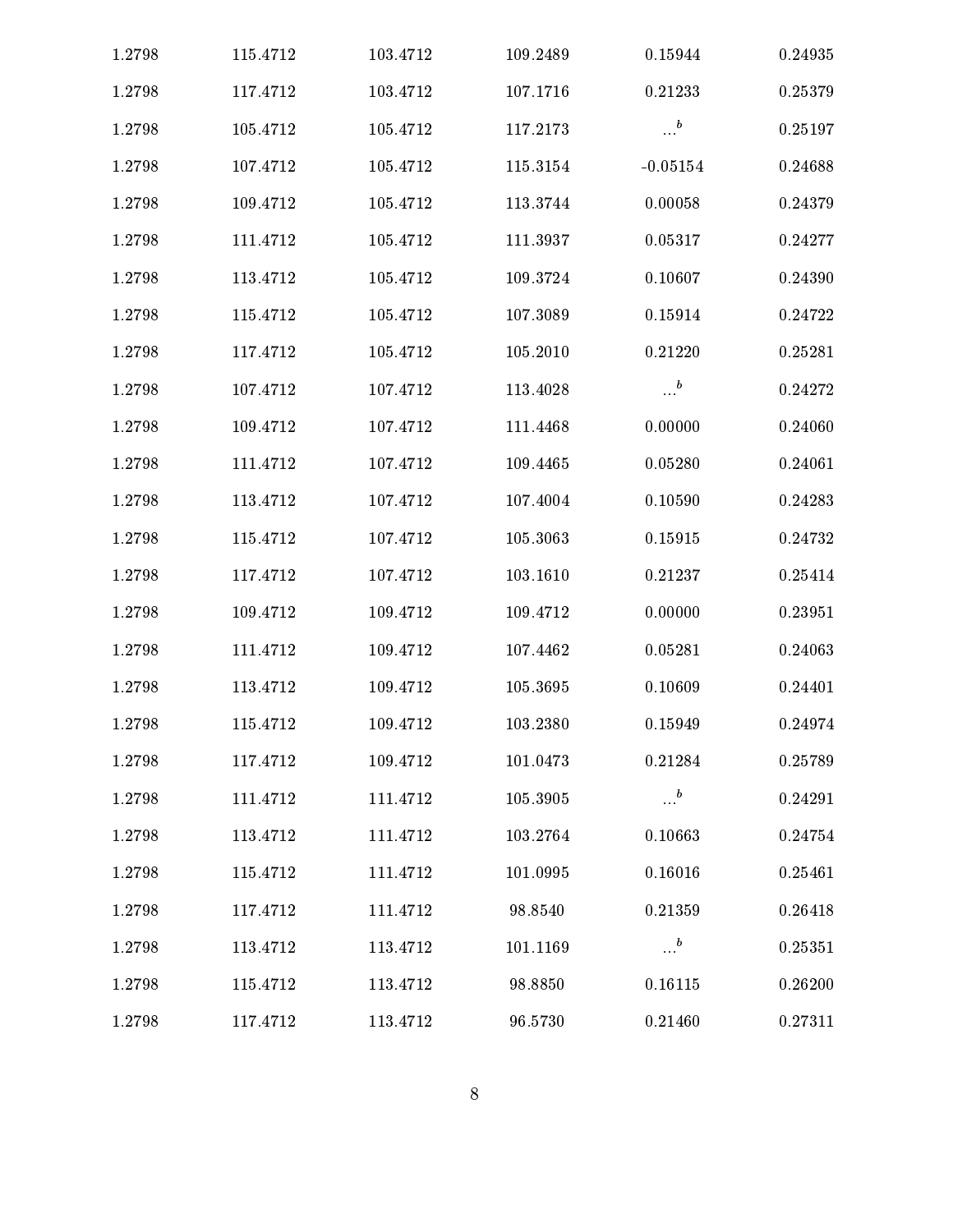| 1.2798 | 115.4712 | 115.4712 | 96.5866  | $\ldots^b$            | 0.27203 |
|--------|----------|----------|----------|-----------------------|---------|
| 1.2798 | 117.4712 | 115.4712 | 94.1935  | 0.21579               | 0.28479 |
| 1.2798 | 117.4712 | 117.4712 | 91.7008  | $\ldots$ <sup>b</sup> | 0.29931 |
| 1.3798 | 101.4712 | 101.4712 | 124.5866 | $\ldots^b$            | 0.17317 |
| 1.3798 | 103.4712 | 101.4712 | 122.7613 | $-0.15071$            | 0.16272 |
| 1.3798 | 105.4712 | 101.4712 | 120.9027 | $-0.10023$            | 0.15405 |
| 1.3798 | 107.4712 | 101.4712 | 119.0116 | $-0.04895$            | 0.14723 |
| 1.3798 | 109.4712 | 101.4712 | 117.0886 | 0.00295               | 0.14233 |
| 1.3798 | 111.4712 | 101.4712 | 115.1340 | 0.05532               | 0.13941 |
| 1.3798 | 113.4712 | 101.4712 | 113.1474 | 0.10801               | 0.13854 |
| 1.3798 | 115.4712 | 101.4712 | 111.1284 | 0.16087               | 0.13977 |
| 1.3798 | 117.4712 | 101.4712 | 109.0759 | 0.21375               | 0.14314 |
| 1.3798 | 103.4712 | 103.4712 | 120.9388 | $\ldots$ <sup>b</sup> | 0.15301 |
| 1.3798 | 105.4712 | 103.4712 | 119.0798 | $-0.10204$            | 0.14512 |
| 1.3798 | 107.4712 | 103.4712 | 117.1851 | $-0.05053$            | 0.13911 |
| 1.3798 | 109.4712 | 103.4712 | 115.2549 | 0.00161               | 0.13507 |
| 1.3798 | 111.4712 | 103.4712 | 113.2893 | 0.05423               | 0.13307 |
| 1.3798 | 113.4712 | 103.4712 | 111.2876 | 0.10714               | 0.13317 |
| 1.3798 | 115.4712 | 103.4712 | 109.2489 | 0.16023               | 0.13542 |
| 1.3798 | 117.4712 | 103.4712 | 107.1716 | 0.21332               | 0.13989 |
| 1.3798 | 105.4712 | 105.4712 | 117.2173 | $\ldots$ <sup>b</sup> | 0.13804 |
| 1.3798 | 107.4712 | 105.4712 | 115.3154 | $-0.05176$            | 0.13290 |
| 1.3798 | 109.4712 | 105.4712 | 113.3744 | 0.00062               | 0.12978 |
| 1.3798 | 111.4712 | 105.4712 | 111.3937 | 0.05346               | 0.12875 |
| 1.3798 | 113.4712 | 105.4712 | 109.3724 | 0.10661               | 0.12988 |
| 1.3798 | 115.4712 | 105.4712 | 107.3089 | 0.15990               | 0.13324 |
| 1.3798 | 117.4712 | 105.4712 | 105.2010 | 0.21319               | 0.13888 |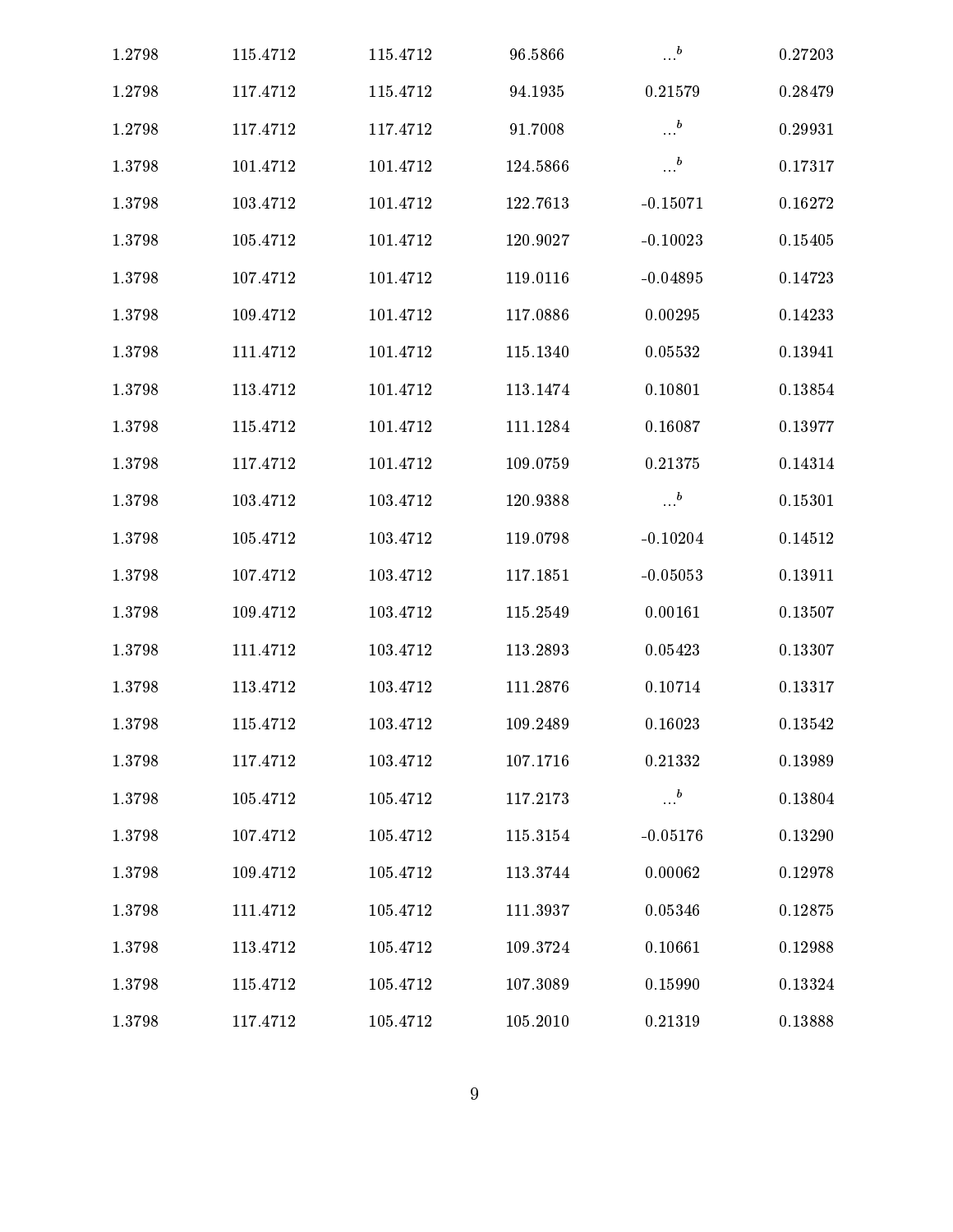| 1.3798 | 107.4712 | 107.4712 | 113.4028 | $\ldots$ <sup>b</sup>            | 0.12868 |
|--------|----------|----------|----------|----------------------------------|---------|
| 1.3798 | 109.4712 | 107.4712 | 111.4468 | 0.00000                          | 0.12653 |
| 1.3798 | 111.4712 | 107.4712 | 109.4465 | 0.05307                          | 0.12655 |
| 1.3798 | 113.4712 | 107.4712 | 107.4004 | 0.10643                          | 0.12879 |
| 1.3798 | 115.4712 | 107.4712 | 105.3063 | 0.15992                          | 0.13333 |
| 1.3798 | 117.4712 | 107.4712 | 103.1610 | 0.21337                          | 0.14025 |
| 1.3798 | 109.4712 | 109.4712 | 109.4712 | 0.00000                          | 0.12543 |
| 1.3798 | 111.4712 | 109.4712 | 107.4462 | 0.05308                          | 0.12656 |
| 1.3798 | 113.4712 | 109.4712 | 105.3695 | 0.10663                          | 0.13000 |
| 1.3798 | 115.4712 | 109.4712 | 103.2380 | 0.16029                          | 0.13582 |
| 1.3798 | 117.4712 | 109.4712 | 101.0473 | 0.21388                          | 0.14411 |
| 1.3798 | 111.4712 | 111.4712 | 105.3905 | $\ldots$ <sup>b</sup>            | 0.12888 |
| 1.3798 | 113.4712 | 111.4712 | 103.2764 | 0.10721                          | 0.13360 |
| 1.3798 | 115.4712 | 111.4712 | 101.0995 | 0.16102                          | 0.14081 |
| 1.3798 | 117.4712 | 111.4712 | 98.8540  | 0.21471                          | 0.15058 |
| 1.3798 | 113.4712 | 113.4712 | 101.1169 | $\ldots$ <sup>b</sup>            | 0.13970 |
| 1.3798 | 115.4712 | 113.4712 | 98.8850  | 0.16209                          | 0.14840 |
| 1.3798 | 117.4712 | 113.4712 | 96.5730  | 0.21582                          | 0.15979 |
| 1.3798 | 115.4712 | 115.4712 | 96.5866  | $\ldots$ <sup>b</sup>            | 0.15872 |
| 1.3798 | 117.4712 | 115.4712 | 94.1935  | 0.21717                          | 0.17187 |
| 1.3798 | 117.4712 | 117.4712 | 91.7008  | $\ldots$ <sup>b</sup>            | 0.18693 |
| 1.4798 | 101.4712 | 101.4712 | 124.5866 | $\cdot \cdot \cdot$ <sup>b</sup> | 0.04821 |
| 1.4798 | 103.4712 | 101.4712 | 122.7613 | $-0.15200$                       | 0.03762 |
| 1.4798 | 105.4712 | 101.4712 | 120.9027 | $-0.10098$                       | 0.02884 |
| 1.4798 | 107.4712 | 101.4712 | 119.0116 | $-0.04920$                       | 0.02193 |
| 1.4798 | 109.4712 | 101.4712 | 117.0886 | 0.00319                          | 0.01698 |
| 1.4798 | 111.4712 | 101.4712 | 115.1340 | 0.05605                          | 0.01403 |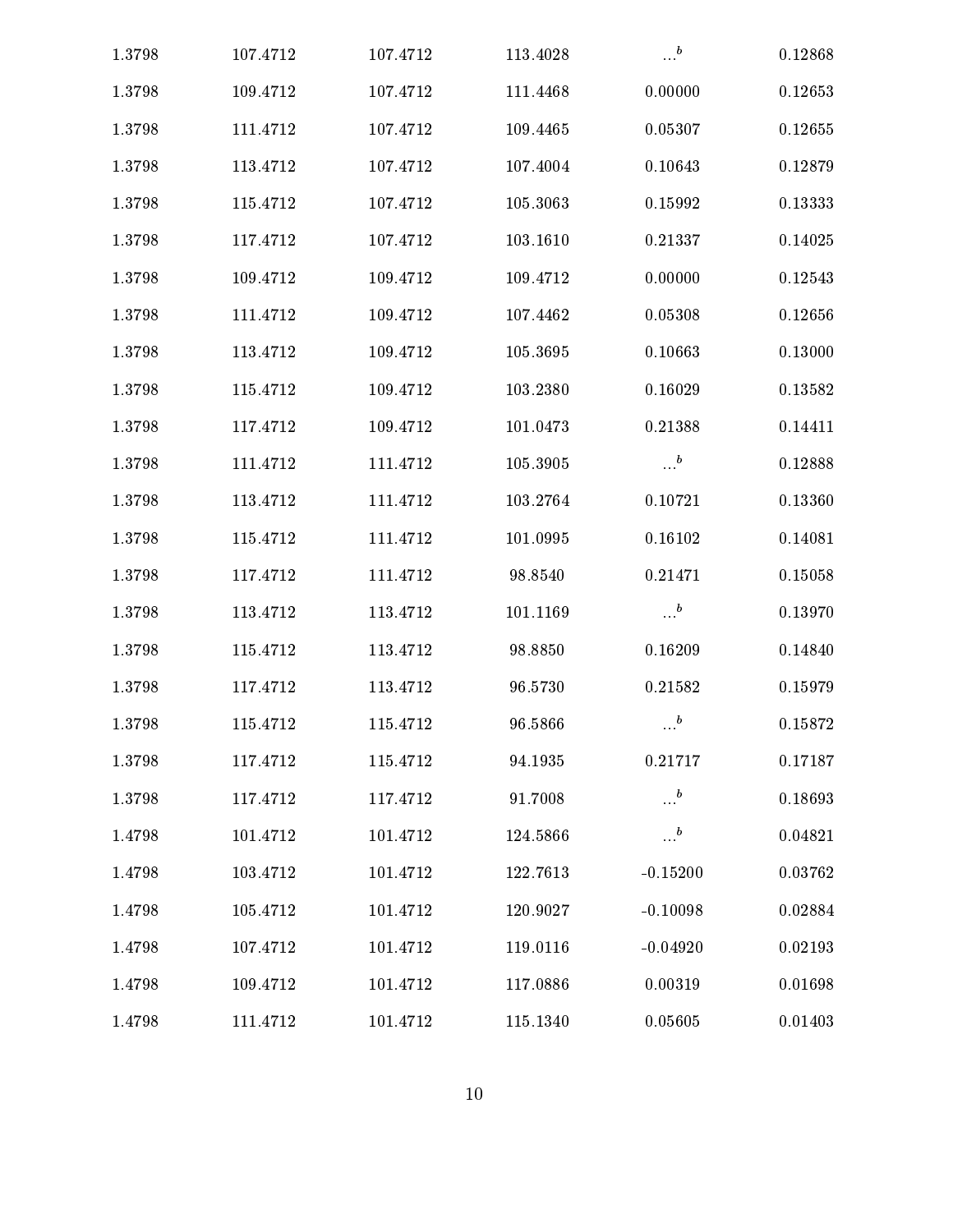| 1.4798 | 113.4712 | 101.4712 | 113.1474 | 0.10921               | 0.01316    |  |
|--------|----------|----------|----------|-----------------------|------------|--|
| 1.4798 | 115.4712 | 101.4712 | 111.1284 | 0.16254               | 0.01439    |  |
| 1.4798 | 117.4712 | 101.4712 | 109.0759 | 0.21588               | 0.01780    |  |
| 1.4798 | 103.4712 | 103.4712 | 120.9388 | $\cdots$ <sup>b</sup> | 0.02775    |  |
| 1.4798 | 105.4712 | 103.4712 | 119.0798 | $-0.10295$            | 0.01973    |  |
| 1.4798 | 107.4712 | 103.4712 | 117.1851 | $-0.05091$            | 0.01364    |  |
| 1.4798 | 109.4712 | 103.4712 | 115.2549 | 0.00175               | 0.00955    |  |
| 1.4798 | 111.4712 | 103.4712 | 113.2893 | 0.05486               | 0.00752    |  |
| 1.4798 | 113.4712 | 103.4712 | 111.2876 | 0.10828               | 0.00762    |  |
| 1.4798 | 115.4712 | 103.4712 | 109.2489 | 0.16184               | 0.00991    |  |
| 1.4798 | 117.4712 | 103.4712 | 107.1716 | 0.21540               | 0.01443    |  |
| 1.4798 | 105.4712 | 105.4712 | 117.2173 | $\ldots$ <sup>b</sup> | 0.01253    |  |
| 1.4798 | 107.4712 | 105.4712 | 115.3154 | $-0.05223$            | 0.00731    |  |
| 1.4798 | 109.4712 | 105.4712 | 113.3744 | 0.00068               | 0.00414    |  |
| 1.4798 | 111.4712 | 105.4712 | 111.3937 | 0.05404               | 0.00309    |  |
| 1.4798 | 113.4712 | 105.4712 | 109.3724 | 0.10769               | 0.00424    |  |
| 1.4798 | 115.4712 | 105.4712 | 107.3089 | 0.16148               | 0.00765    |  |
| 1.4798 | 117.4712 | 105.4712 | 105.2010 | 0.21525               | 0.01339    |  |
| 1.4798 | 107.4712 | 107.4712 | 113.4028 | $\ldots^b$            | 0.00300    |  |
| 1.4798 | 109.4712 | 107.4712 | 111.4468 | 0.00002               | 0.00082    |  |
| 1.4798 | 111.4712 | 107.4712 | 109.4465 | 0.05362               | 0.00083    |  |
| 1.4798 | 113.4712 | 107.4712 | 107.4004 | 0.10750               | 0.00312    |  |
| 1.4798 | 115.4712 | 107.4712 | 105.3063 | 0.16150               | 0.00775    |  |
| 1.4798 | 117.4712 | 107.4712 | 103.1610 | 0.21546               | 0.01480    |  |
| 1.4798 | 109.4712 | 109.4712 | 109.4712 | 0.00000               | $-0.00029$ |  |
| 1.4798 | 111.4712 | 109.4712 | 107.4462 | 0.05362               | 0.00085    |  |
| 1.4798 | 113.4712 | 109.4712 | 105.3695 | 0.10771               | 0.00436    |  |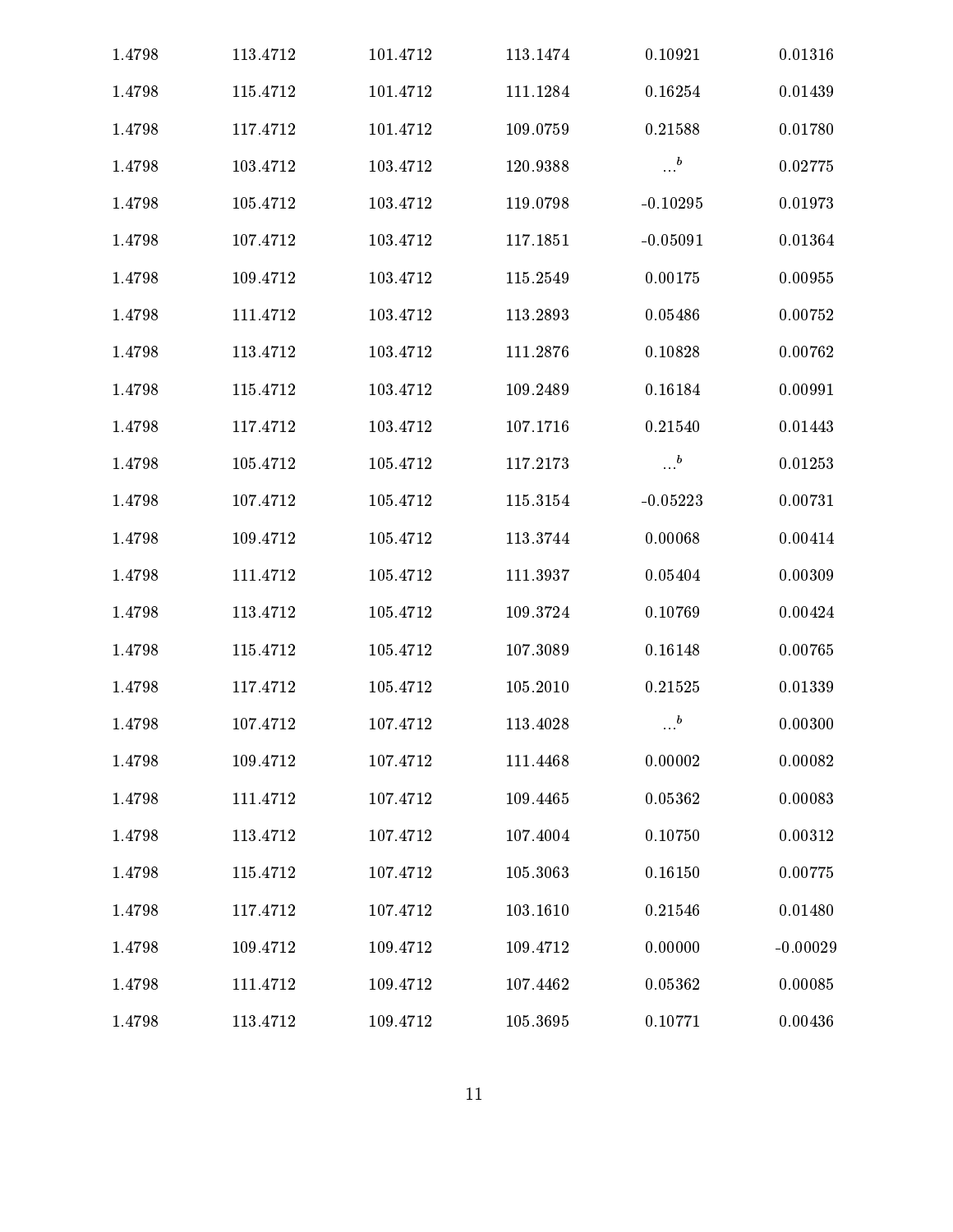| 1.4798 | 115.4712 | 109.4712 | 103.2380 | 0.16190               | 0.01032    |
|--------|----------|----------|----------|-----------------------|------------|
| 1.4798 | 117.4712 | 109.4712 | 101.0473 | 0.21602               | 0.01880    |
| 1.4798 | 111.4712 | 111.4712 | 105.3905 | $\ldots^b$            | 0.00323    |
| 1.4798 | 113.4712 | 111.4712 | 103.2764 | 0.10835               | 0.00807    |
| 1.4798 | 115.4712 | 111.4712 | 101.0995 | 0.16271               | 0.01547    |
| 1.4798 | 117.4712 | 111.4712 | 98.8540  | 0.21694               | 0.02552    |
| 1.4798 | 113.4712 | 113.4712 | 101.1169 | $\ldots$ <sup>b</sup> | 0.01435    |
| 1.4798 | 115.4712 | 113.4712 | 98.8850  | 0.16389               | 0.02332    |
| 1.4798 | 117.4712 | 113.4712 | 96.5730  | 0.21818               | 0.03509    |
| 1.4798 | 115.4712 | 115.4712 | 96.5866  | $\dots b$             | 0.03401    |
| 1.4798 | 117.4712 | 115.4712 | 94.1935  | 0.21970               | 0.04767    |
| 1.4798 | 117.4712 | 117.4712 | 91.7008  | $\cdots$ <sup>b</sup> | 0.06342    |
| 1.5798 | 101.4712 | 101.4712 | 124.5866 | $\cdots$ <sup>b</sup> | $-0.08553$ |
| 1.5798 | 103.4712 | 101.4712 | 122.7613 | $-0.15404$            | $-0.09636$ |
| 1.5798 | 105.4712 | 101.4712 | 120.9027 | $-0.10225$            | $-0.10533$ |
| 1.5798 | 107.4712 | 101.4712 | 119.0116 | $-0.04969$            | $-0.11237$ |
| 1.5798 | 109.4712 | 101.4712 | 117.0886 | 0.00348               | $-0.11742$ |
| 1.5798 | 111.4712 | 101.4712 | 115.1340 | 0.05709               | $-0.12042$ |
| 1.5798 | 113.4712 | 101.4712 | 113.1474 | 0.11100               | $-0.12132$ |
| 1.5798 | 115.4712 | 101.4712 | 111.1284 | 0.16506               | $-0.12006$ |
| 1.5798 | 117.4712 | 101.4712 | 109.0759 | 0.21912               | $-0.11658$ |
| 1.5798 | 103.4712 | 103.4712 | 120.9388 | $\ldots$ <sup>b</sup> | $-0.10647$ |
| 1.5798 | 105.4712 | 103.4712 | 119.0798 | $-0.10437$            | $-0.11467$ |
| 1.5798 | 107.4712 | 103.4712 | 117.1851 | $-0.05154$            | $-0.12090$ |
| 1.5798 | 109.4712 | 103.4712 | 115.2549 | 0.00191               | $-0.12509$ |
| 1.5798 | 111.4712 | 103.4712 | 113.2893 | 0.05579               | $-0.12716$ |
| 1.5798 | 113.4712 | 103.4712 | 111.2876 | 0.10997               | $-0.12706$ |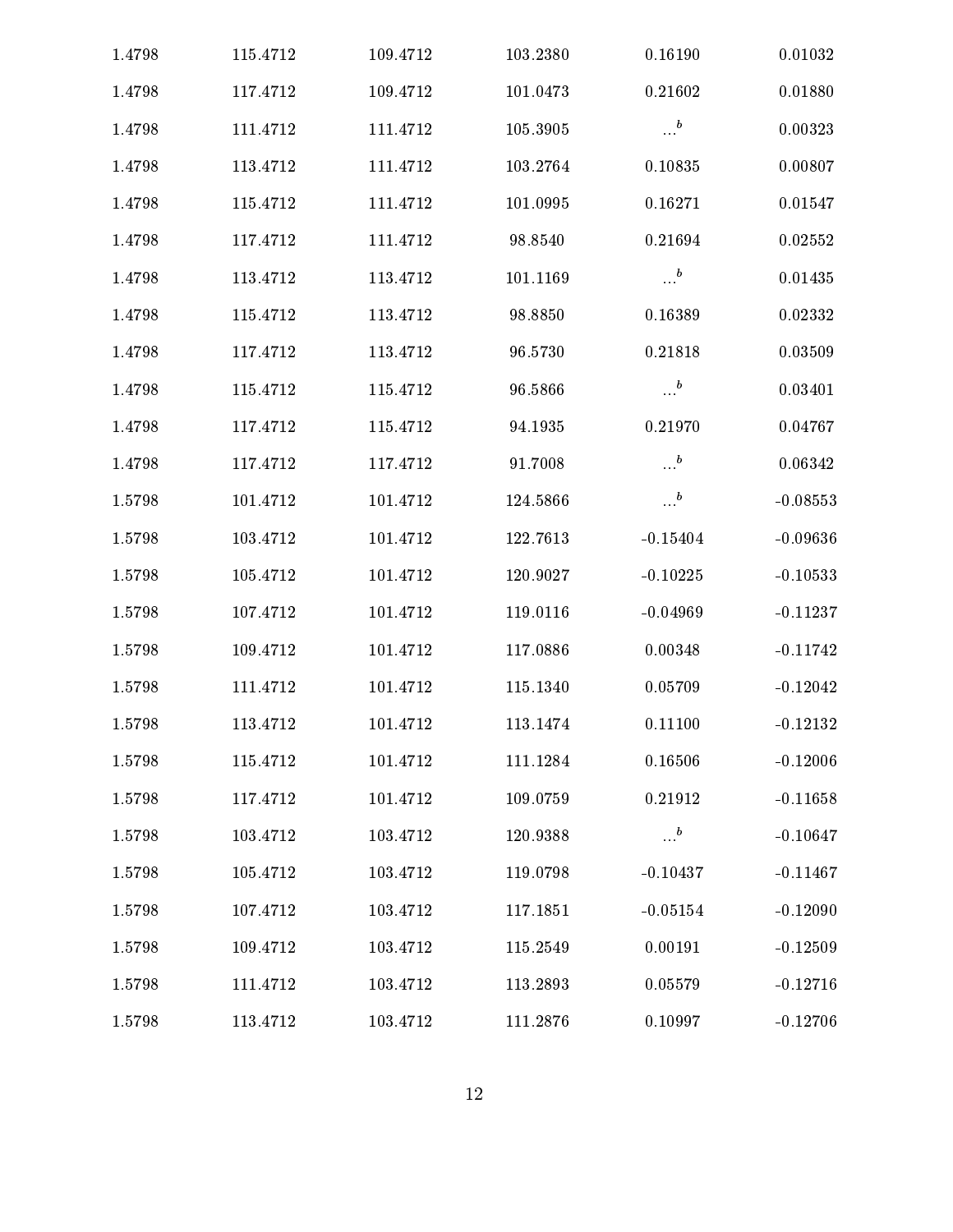| 1.5798 | 115.4712 | 103.4712 | 109.2489 | 0.16429               | $-0.12472$ |  |
|--------|----------|----------|----------|-----------------------|------------|--|
| 1.5798 | 117.4712 | 103.4712 | 107.1716 | 0.21859               | $-0.12010$ |  |
| 1.5798 | 105.4712 | 105.4712 | 117.2173 | $\ldots$ <sup>b</sup> | $-0.12206$ |  |
| 1.5798 | 107.4712 | 105.4712 | 115.3154 | $-0.05297$            | $-0.12742$ |  |
| 1.5798 | 109.4712 | 105.4712 | 113.3744 | 0.00074               | $-0.13067$ |  |
| 1.5798 | 111.4712 | 105.4712 | 111.3937 | 0.05490               | $-0.13174$ |  |
| 1.5798 | 113.4712 | 105.4712 | 109.3724 | 0.10933               | $-0.13056$ |  |
| 1.5798 | 115.4712 | 105.4712 | 107.3089 | 0.16390               | $-0.12706$ |  |
| 1.5798 | 117.4712 | 105.4712 | 105.2010 | 0.21842               | $-0.12118$ |  |
| 1.5798 | 107.4712 | 107.4712 | 113.4028 | $\dots b$             | $-0.13184$ |  |
| 1.5798 | 109.4712 | 107.4712 | 111.4468 | 0.00003               | $-0.13408$ |  |
| 1.5798 | 111.4712 | 107.4712 | 109.4465 | 0.05444               | $-0.13407$ |  |
| 1.5798 | 113.4712 | 107.4712 | 107.4004 | 0.10912               | $-0.13172$ |  |
| 1.5798 | 115.4712 | 107.4712 | 105.3063 | 0.16391               | $-0.12696$ |  |
| 1.5798 | 117.4712 | 107.4712 | 103.1610 | 0.21865               | $-0.11971$ |  |
| 1.5798 | 109.4712 | 109.4712 | 109.4712 | 0.00000               | $-0.13524$ |  |
| 1.5798 | 111.4712 | 109.4712 | 107.4462 | 0.05444               | $-0.13405$ |  |
| 1.5798 | 113.4712 | 109.4712 | 105.3695 | 0.10936               | $-0.13044$ |  |
| 1.5798 | 115.4712 | 109.4712 | 103.2380 | 0.16436               | $-0.12430$ |  |
| 1.5798 | 117.4712 | 109.4712 | 101.0473 | 0.21927               | $-0.11554$ |  |
| 1.5798 | 111.4712 | 111.4712 | 105.3905 | $\ldots^b$            | $-0.13160$ |  |
| 1.5798 | 113.4712 | 111.4712 | 103.2764 | 0.11005               | $-0.12659$ |  |
| 1.5798 | 115.4712 | 111.4712 | 101.0995 | 0.16524               | $-0.11894$ |  |
| 1.5798 | 117.4712 | 111.4712 | 98.8540  | 0.22029               | $-0.10853$ |  |
| 1.5798 | 113.4712 | 113.4712 | 101.1169 | $\ldots$ <sup>b</sup> | $-0.12008$ |  |
| 1.5798 | 115.4712 | 113.4712 | 98.8850  | 0.16655               | $-0.11077$ |  |
| 1.5798 | 117.4712 | 113.4712 | 96.5730  | 0.22169               | $-0.09852$ |  |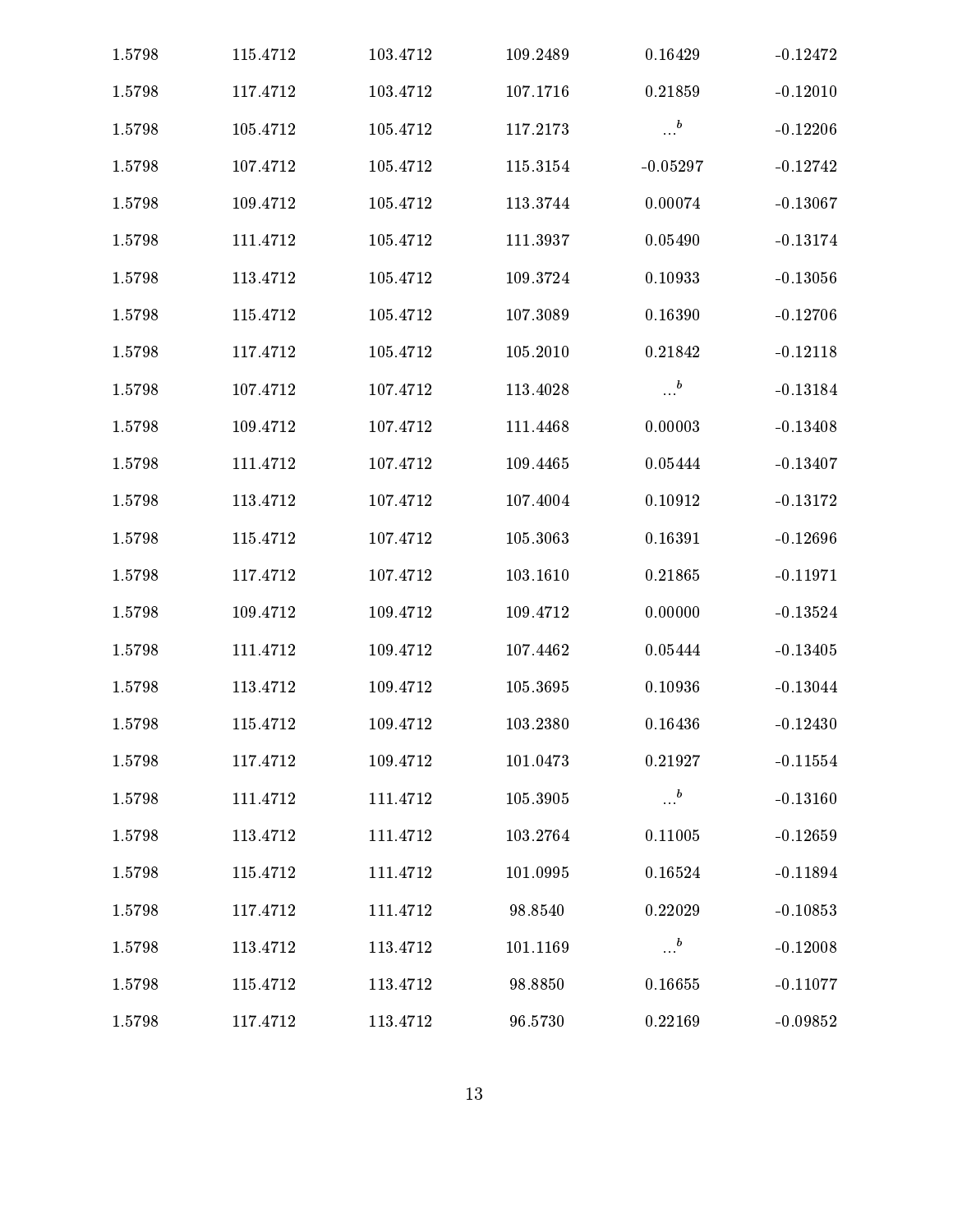| 1.5798 | 115.4712 | 115.4712 | 96.5866  | $\cdot \cdot \cdot$   | $-0.09962$ |
|--------|----------|----------|----------|-----------------------|------------|
| 1.5798 | 117.4712 | 115.4712 | 94.1935  | 0.22341               | $-0.08534$ |
| 1.5798 | 117.4712 | 117.4712 | 91.7008  | $\ldots$ <sup>b</sup> | $-0.06878$ |
| 1.6798 | 101.4712 | 101.4712 | 124.5866 | $\ldots$ <sup>b</sup> | $-0.22517$ |
| 1.6798 | 103.4712 | 101.4712 | 122.7613 | $-0.15676$            | $-0.23634$ |
| 1.6798 | 105.4712 | 101.4712 | 120.9027 | $-0.10395$            | $-0.24558$ |
| 1.6798 | 107.4712 | 101.4712 | 119.0116 | $-0.05038$            | $-0.25284$ |
| 1.6798 | 109.4712 | 101.4712 | 117.0886 | 0.00378               | $-0.25804$ |
| 1.6798 | 111.4712 | 101.4712 | 115.1340 | 0.05839               | $-0.26113$ |
| 1.6798 | 113.4712 | 101.4712 | 113.1474 | 0.11328               | $-0.26205$ |
| 1.6798 | 115.4712 | 101.4712 | 111.1284 | 0.16831               | $-0.26075$ |
| 1.6798 | 117.4712 | 101.4712 | 109.0759 | 0.22333               | $-0.25718$ |
| 1.6798 | 103.4712 | 103.4712 | 120.9388 | $\cdots$ <sup>b</sup> | $-0.24679$ |
| 1.6798 | 105.4712 | 103.4712 | 119.0798 | $-0.10625$            | $-0.25526$ |
| 1.6798 | 107.4712 | 103.4712 | 117.1851 | $-0.05239$            | $-0.26169$ |
| 1.6798 | 109.4712 | 103.4712 | 115.2549 | 0.00208               | $-0.26601$ |
| 1.6798 | 111.4712 | 103.4712 | 113.2893 | 0.05698               | $-0.26814$ |
| 1.6798 | 113.4712 | 103.4712 | 111.2876 | 0.11216               | $-0.26804$ |
| 1.6798 | 115.4712 | 103.4712 | 109.2489 | 0.16747               | $-0.26563$ |
| 1.6798 | 117.4712 | 103.4712 | 107.1716 | 0.22275               | $-0.26086$ |
| 1.6798 | 105.4712 | 105.4712 | 117.2173 | $\ldots$ <sup>b</sup> | $-0.26291$ |
| 1.6798 | 107.4712 | 105.4712 | 115.3154 | $-0.05394$            | $-0.26845$ |
| 1.6798 | 109.4712 | 105.4712 | 113.3744 | 0.00082               | $-0.27181$ |
| 1.6798 | 111.4712 | 105.4712 | 111.3937 | 0.05601               | $-0.27292$ |
| 1.6798 | 113.4712 | 105.4712 | 109.3724 | 0.11146               | $-0.27170$ |
| 1.6798 | 115.4712 | 105.4712 | 107.3089 | 0.16704               | $-0.26808$ |
| 1.6798 | 117.4712 | 105.4712 | 105.2010 | 0.22256               | $-0.26200$ |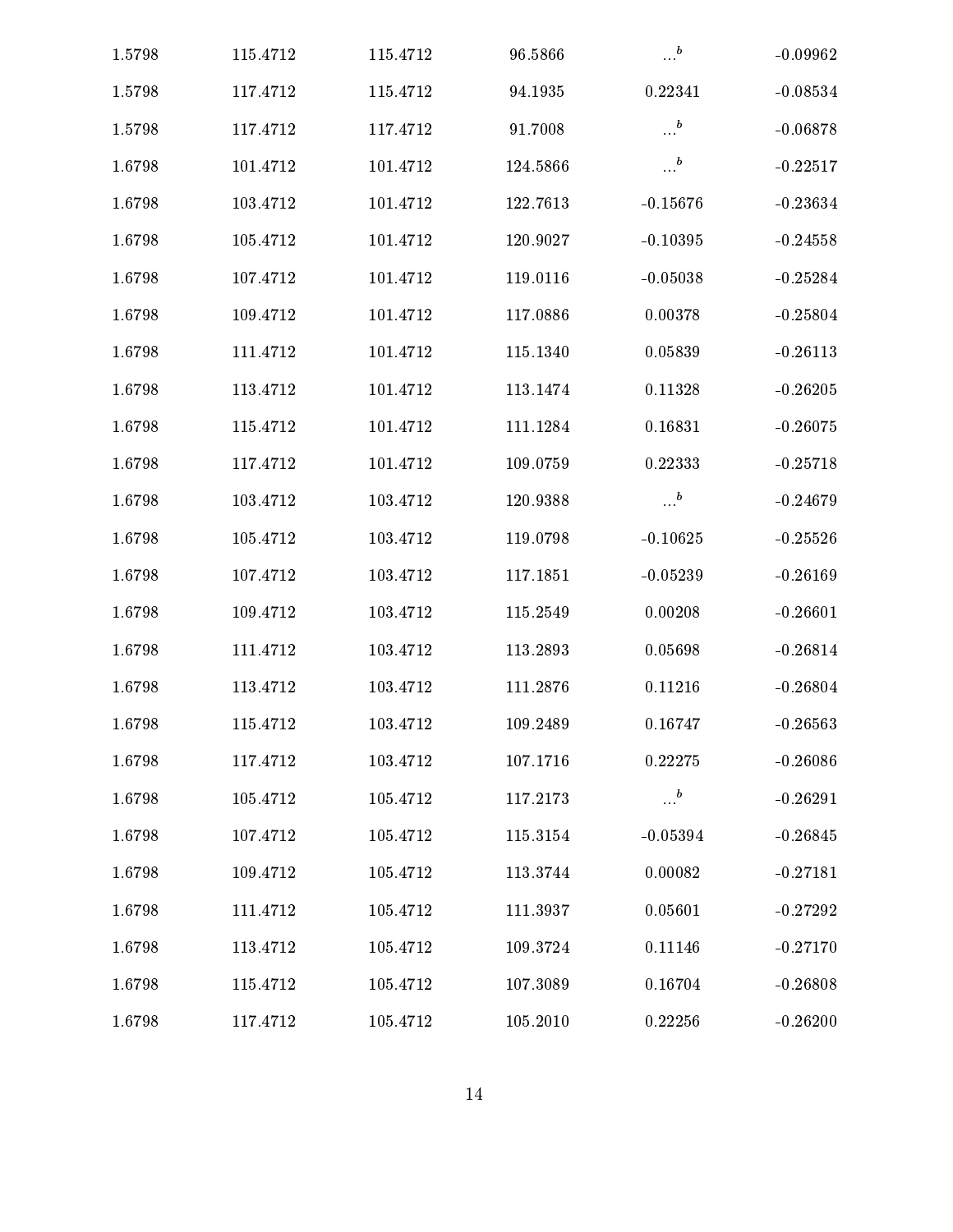| 1.6798 | 107.4712 | 107.4712 | 113.4028 | $\ldots$ <sup>b</sup>            | $-0.27303$ |
|--------|----------|----------|----------|----------------------------------|------------|
| 1.6798 | 109.4712 | 107.4712 | 111.4468 | 0.00004                          | $-0.27536$ |
| 1.6798 | 111.4712 | 107.4712 | 109.4465 | 0.05551                          | $-0.27534$ |
| 1.6798 | 113.4712 | 107.4712 | 107.4004 | 0.11123                          | $-0.27291$ |
| 1.6798 | 115.4712 | 107.4712 | 105.3063 | 0.16706                          | $-0.26798$ |
| 1.6798 | 117.4712 | 107.4712 | 103.1610 | 0.22281                          | $-0.26045$ |
| 1.6798 | 109.4712 | 109.4712 | 109.4712 | 0.00000                          | $-0.27656$ |
| 1.6798 | 111.4712 | 109.4712 | 107.4462 | 0.05551                          | $-0.27533$ |
| 1.6798 | 113.4712 | 109.4712 | 105.3695 | 0.11149                          | $-0.27157$ |
| 1.6798 | 115.4712 | 109.4712 | 103.2380 | 0.16754                          | $-0.26519$ |
| 1.6798 | 117.4712 | 109.4712 | 101.0473 | 0.22350                          | $-0.25608$ |
| 1.6798 | 111.4712 | 111.4712 | 105.3905 | $\cdots$ <sup>b</sup>            | $-0.27277$ |
| 1.6798 | 113.4712 | 111.4712 | 103.2764 | 0.11225                          | $-0.26756$ |
| 1.6798 | 115.4712 | 111.4712 | 101.0995 | 0.16851                          | $-0.25958$ |
| 1.6798 | 117.4712 | 111.4712 | 98.8540  | 0.22463                          | $-0.24872$ |
| 1.6798 | 113.4712 | 113.4712 | 101.1169 | $\cdots$ <sup>b</sup>            | $-0.26075$ |
| 1.6798 | 115.4712 | 113.4712 | 98.8850  | 0.16995                          | $-0.25101$ |
| 1.6798 | 117.4712 | 113.4712 | 96.5730  | 0.22618                          | $-0.23819$ |
| 1.6798 | 115.4712 | 115.4712 | 96.5866  | $\ldots$ <sup>b</sup>            | $-0.23932$ |
| 1.6798 | 117.4712 | 115.4712 | 94.1935  | 0.22813                          | $-0.22430$ |
| 1.6798 | 117.4712 | 117.4712 | 91.7008  | $\ldots$ <sup>b</sup>            | $-0.20680$ |
| 1.7798 | 101.4712 | 101.4712 | 124.5866 | $\cdot \cdot \cdot$ <sup>b</sup> | $-0.36729$ |
| 1.7798 | 103.4712 | 101.4712 | 122.7613 | $-0.15993$                       | $-0.37892$ |
| 1.7798 | 105.4712 | 101.4712 | 120.9027 | $-0.10595$                       | $-0.38854$ |
| 1.7798 | 107.4712 | 101.4712 | 119.0116 | $-0.05123$                       | $-0.39608$ |
| 1.7798 | 109.4712 | 101.4712 | 117.0886 | 0.00411                          | $-0.40149$ |
| 1.7798 | 111.4712 | 101.4712 | 115.1340 | 0.05987                          | $-0.40470$ |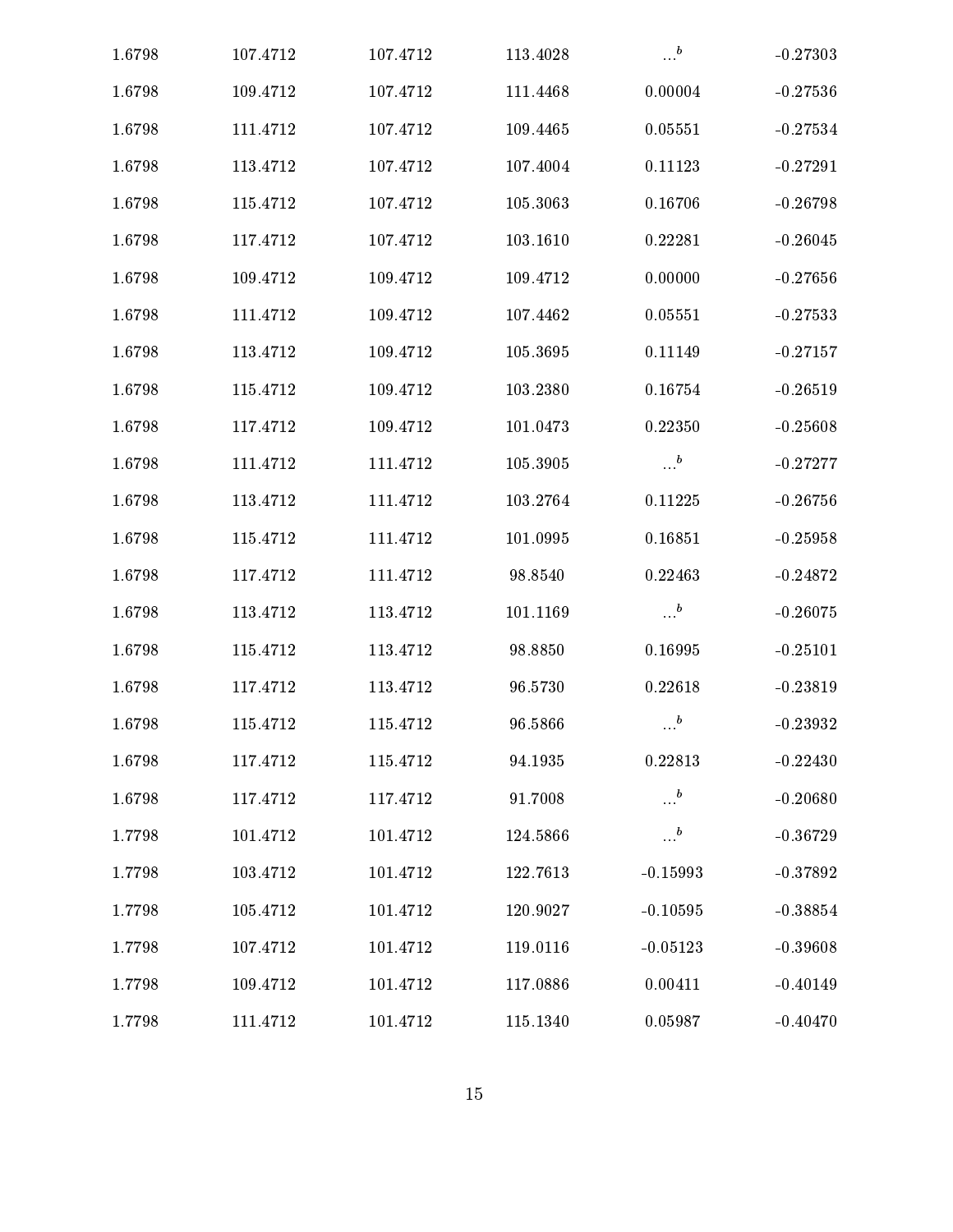| 1.7798 | 113.4712 | 101.4712 | 113.1474 | 0.11591               | $-0.40566$ |
|--------|----------|----------|----------|-----------------------|------------|
| 1.7798 | 115.4712 | 101.4712 | 111.1284 | 0.17208               | $-0.40431$ |
| 1.7798 | 117.4712 | 101.4712 | 109.0759 | 0.22822               | $-0.40059$ |
| 1.7798 | 103.4712 | 103.4712 | 120.9388 | $\cdots$ <sup>b</sup> | $-0.38982$ |
| 1.7798 | 105.4712 | 103.4712 | 119.0798 | $-0.10844$            | $-0.39865$ |
| 1.7798 | 107.4712 | 103.4712 | 117.1851 | $-0.05339$            | $-0.40535$ |
| 1.7798 | 109.4712 | 103.4712 | 115.2549 | 0.00226               | $-0.40984$ |
| 1.7798 | 111.4712 | 103.4712 | 113.2893 | 0.05834               | $-0.41206$ |
| 1.7798 | 113.4712 | 103.4712 | 111.2876 | 0.11469               | $-0.41196$ |
| 1.7798 | 115.4712 | 103.4712 | 109.2489 | 0.17116               | $-0.40945$ |
| 1.7798 | 117.4712 | 103.4712 | 107.1716 | 0.22758               | $-0.40448$ |
| 1.7798 | 105.4712 | 105.4712 | 117.2173 | $\ldots$ <sup>b</sup> | $-0.40663$ |
| 1.7798 | 107.4712 | 105.4712 | 115.3154 | $-0.05507$            | $-0.41241$ |
| 1.7798 | 109.4712 | 105.4712 | 113.3744 | 0.00090               | $-0.41592$ |
| 1.7798 | 111.4712 | 105.4712 | 111.3937 | 0.05729               | $-0.41707$ |
| 1.7798 | 113.4712 | 105.4712 | 109.3724 | 0.11394               | $-0.41580$ |
| 1.7798 | 115.4712 | 105.4712 | 107.3089 | 0.17070               | $-0.41203$ |
| 1.7798 | 117.4712 | 105.4712 | 105.2010 | 0.22739               | $-0.40568$ |
| 1.7798 | 107.4712 | 107.4712 | 113.4028 | $\cdots$ <sup>b</sup> | $-0.41720$ |
| 1.7798 | 109.4712 | 107.4712 | 111.4468 | 0.00006               | $-0.41963$ |
| 1.7798 | 111.4712 | 107.4712 | 109.4465 | 0.05675               | $-0.41961$ |
| 1.7798 | 113.4712 | 107.4712 | 107.4004 | 0.11369               | $-0.41707$ |
| 1.7798 | 115.4712 | 107.4712 | 105.3063 | 0.17072               | $-0.41192$ |
| 1.7798 | 117.4712 | 107.4712 | 103.1610 | 0.22765               | $-0.40405$ |
| 1.7798 | 109.4712 | 109.4712 | 109.4712 | 0.00000               | $-0.42089$ |
| 1.7798 | 111.4712 | 109.4712 | 107.4462 | 0.05676               | $-0.41960$ |
| 1.7798 | 113.4712 | 109.4712 | 105.3695 | 0.11397               | $-0.41566$ |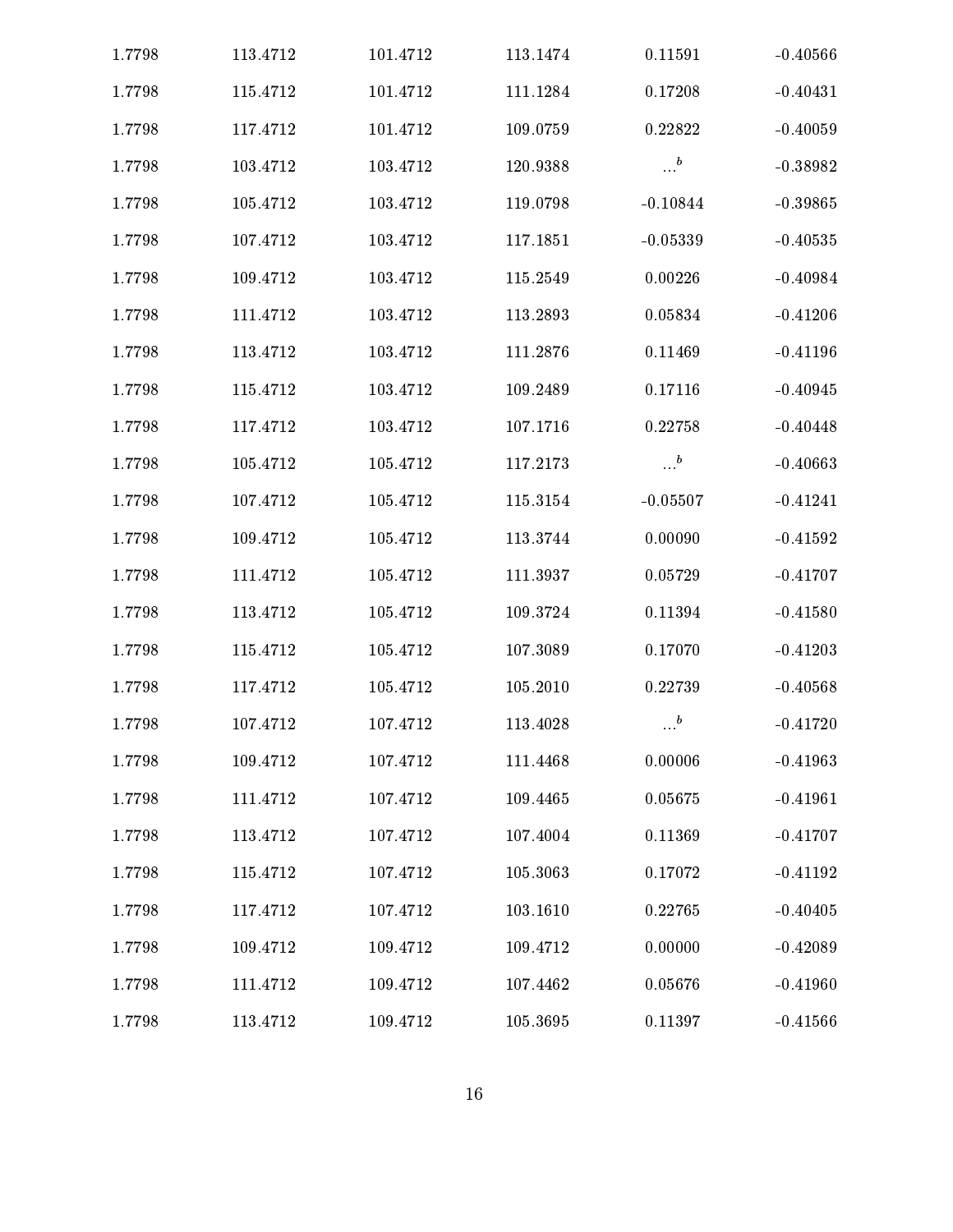| 1.7798 | 115.4712 | 109.4712 | 103.2380 | 0.17125               | $-0.40898$ |
|--------|----------|----------|----------|-----------------------|------------|
| 1.7798 | 117.4712 | 109.4712 | 101.0473 | 0.22840               | $-0.39943$ |
| 1.7798 | 111.4712 | 111.4712 | 105.3905 | $\ldots^b$            | $-0.41691$ |
| 1.7798 | 113.4712 | 111.4712 | 103.2764 | 0.11479               | $-0.41145$ |
| 1.7798 | 115.4712 | 111.4712 | 101.0995 | 0.17230               | $-0.40308$ |
| 1.7798 | 117.4712 | 111.4712 | 98.8540  | 0.22964               | $-0.39166$ |
| 1.7798 | 113.4712 | 113.4712 | 101.1169 | $\ldots$ <sup>b</sup> | $-0.40429$ |
| 1.7798 | 115.4712 | 113.4712 | 98.8850  | 0.17388               | $-0.39404$ |
| 1.7798 | 117.4712 | 113.4712 | 96.5730  | 0.23136               | $-0.38053$ |
| 1.7798 | 115.4712 | 115.4712 | 96.5866  | $\ldots$ <sup>b</sup> | $-0.38170$ |
| 1.7798 | 117.4712 | 115.4712 | 94.1935  | 0.23353               | $-0.36583$ |
| 1.7798 | 117.4712 | 117.4712 | 91.7008  | $\cdots$ <sup>b</sup> | $-0.34726$ |
| 1.8798 | 101.4712 | 101.4712 | 124.5866 | $\cdots$ <sup>b</sup> | $-0.50799$ |
| 1.8798 | 103.4712 | 101.4712 | 122.7613 | $-0.16327$            | $-0.52021$ |
| 1.8798 | 105.4712 | 101.4712 | 120.9027 | $-0.10808$            | $-0.53030$ |
| 1.8798 | 107.4712 | 101.4712 | 119.0116 | $-0.05212$            | $-0.53822$ |
| 1.8798 | 109.4712 | 101.4712 | 117.0886 | 0.00444               | $-0.54389$ |
| 1.8798 | 111.4712 | 101.4712 | 115.1340 | 0.06143               | $-0.54725$ |
| 1.8798 | 113.4712 | 101.4712 | 113.1474 | 0.11869               | $-0.54826$ |
| 1.8798 | 115.4712 | 101.4712 | 111.1284 | 0.17606               | $-0.54684$ |
| 1.8798 | 117.4712 | 101.4712 | 109.0759 | 0.23338               | $-0.54295$ |
| 1.8798 | 103.4712 | 103.4712 | 120.9388 | $\ldots$ <sup>b</sup> | $-0.53167$ |
| 1.8798 | 105.4712 | 103.4712 | 119.0798 | $-0.11076$            | $-0.54095$ |
| 1.8798 | 107.4712 | 103.4712 | 117.1851 | $-0.05446$            | $-0.54798$ |
| 1.8798 | 109.4712 | 103.4712 | 115.2549 | 0.00244               | $-0.55270$ |
| 1.8798 | 111.4712 | 103.4712 | 113.2893 | 0.05978               | $-0.55503$ |
| 1.8798 | 113.4712 | 103.4712 | 111.2876 | 0.11737               | $-0.55492$ |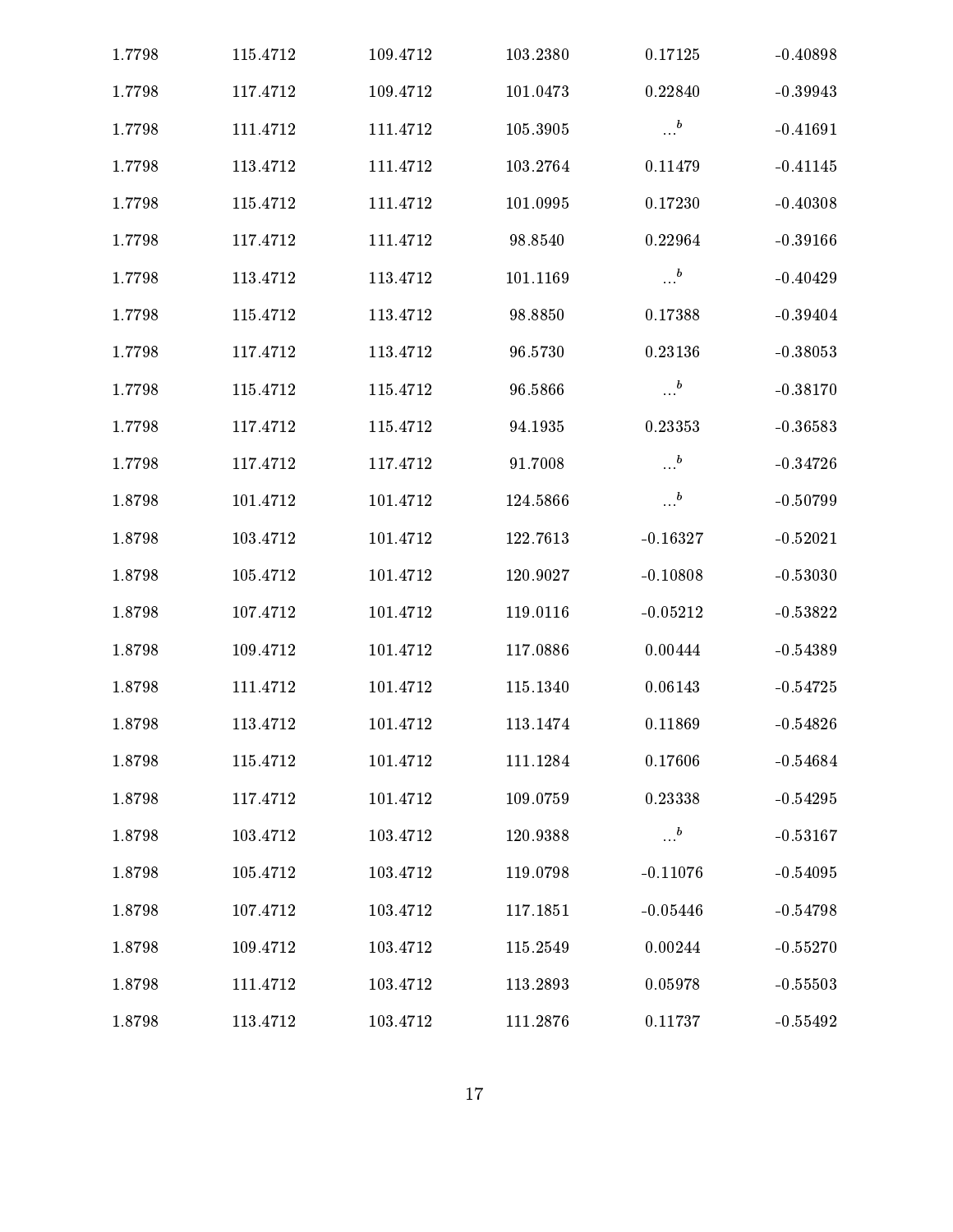| 1.8798 | 115.4712 | 103.4712 | 109.2489 | 0.17507               | $-0.55229$ |
|--------|----------|----------|----------|-----------------------|------------|
| 1.8798 | 117.4712 | 103.4712 | 107.1716 | 0.23269               | $-0.54707$ |
| 1.8798 | 105.4712 | 105.4712 | 117.2173 | $\ldots$ <sup>b</sup> | $-0.54935$ |
| 1.8798 | 107.4712 | 105.4712 | 115.3154 | $-0.05626$            | $-0.55543$ |
| 1.8798 | 109.4712 | 105.4712 | 113.3744 | 0.00098               | $-0.55911$ |
| 1.8798 | 111.4712 | 105.4712 | 111.3937 | 0.05865               | $-0.56032$ |
| 1.8798 | 113.4712 | 105.4712 | 109.3724 | 0.11656               | $-0.55898$ |
| 1.8798 | 115.4712 | 105.4712 | 107.3089 | 0.17457               | $-0.55502$ |
| 1.8798 | 117.4712 | 105.4712 | 105.2010 | 0.23248               | $-0.54835$ |
| 1.8798 | 107.4712 | 107.4712 | 113.4028 | $\dots^b$             | $-0.56047$ |
| 1.8798 | 109.4712 | 107.4712 | 111.4468 | 0.00008               | $-0.56302$ |
| 1.8798 | 111.4712 | 107.4712 | 109.4465 | 0.05807               | $-0.56301$ |
| 1.8798 | 113.4712 | 107.4712 | 107.4004 | 0.11629               | $-0.56033$ |
| 1.8798 | 115.4712 | 107.4712 | 105.3063 | 0.17459               | $-0.55490$ |
| 1.8798 | 117.4712 | 107.4712 | 103.1610 | 0.23277               | $-0.54662$ |
| 1.8798 | 109.4712 | 109.4712 | 109.4712 | 0.00000               | $-0.56435$ |
| 1.8798 | 111.4712 | 109.4712 | 107.4462 | 0.05807               | $-0.56299$ |
| 1.8798 | 113.4712 | 109.4712 | 105.3695 | 0.11659               | $-0.55884$ |
| 1.8798 | 115.4712 | 109.4712 | 103.2380 | 0.17516               | $-0.55179$ |
| 1.8798 | 117.4712 | 109.4712 | 101.0473 | 0.23358               | $-0.54172$ |
| 1.8798 | 111.4712 | 111.4712 | 105.3905 | $\ldots$ <sup>b</sup> | $-0.56016$ |
| 1.8798 | 113.4712 | 111.4712 | 103.2764 | 0.11748               | $-0.55438$ |
| 1.8798 | 115.4712 | 111.4712 | 101.0995 | 0.17629               | $-0.54554$ |
| 1.8798 | 117.4712 | 111.4712 | 98.8540  | 0.23492               | $-0.53347$ |
| 1.8798 | 113.4712 | 113.4712 | 101.1169 | $\ldots$ <sup>b</sup> | $-0.54682$ |
| 1.8798 | 115.4712 | 113.4712 | 98.8850  | 0.17800               | $-0.53597$ |
| 1.8798 | 117.4712 | 113.4712 | 96.5730  | 0.23680               | $-0.52166$ |